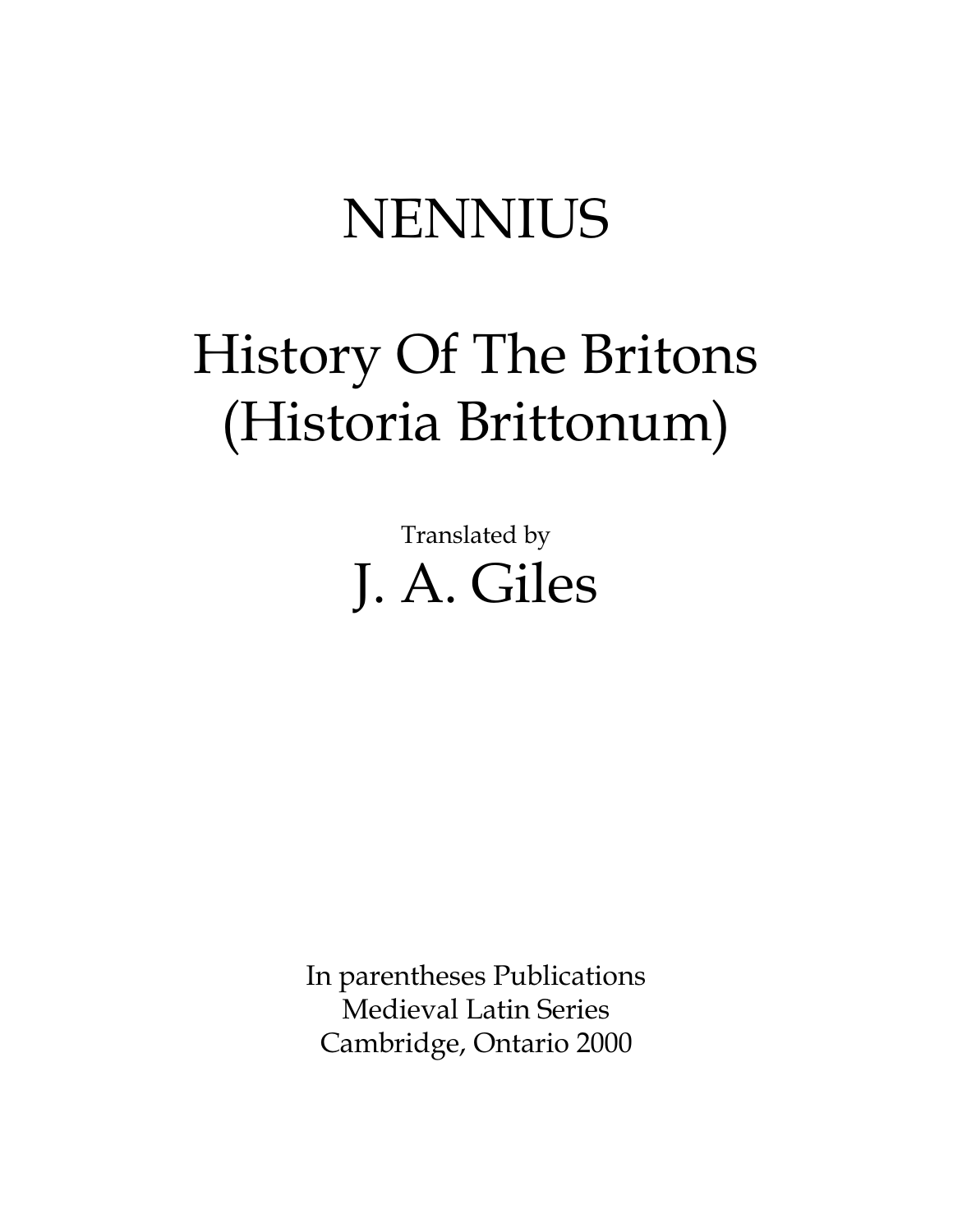I. The Prologue.

§1. Nennius, the lowly minister and servant of the servants of God, by the grace of God, disciple of St. Elbotus, $1$  to all the followers of truth sendeth health.

Be it known to your charity, that being dull in intellect and rude of speech, I have presumed to deliver these things in the Latin tongue, not trusting to my own learning, which is little or none at all, but partly from traditions of our ancestors, partly from writings and monuments of the ancient inhabitants of Britain, partly from the annals of the Romans, and the chronicles of the sacred fathers, Isidore, Hieronymus, Prosper, Eusebius, and from the histories of the Scots and Saxons, although our enemies, not following my own inclinations, but, to the best of my ability, obeying the commands of my seniors; I have lispingly put together this history from various sources, and have endeavored, from shame, to deliver down to posterity the few remaining ears of corn about past transactions, that they might not be trodden under foot, seeing that an ample crop has been snatched away already by the hostile reapers of foreign nations. For many things have been in my way, and I, to this day, have hardly been able to understand, even superficially, as was necessary, the sayings of other men; much less was I able in my own strength, but like a barbarian, have I murdered and defiled the language of others. But I bore about with me an inward wound, and I was indignant, that the name of my own people, formerly famous and distinguished, should sink into oblivion, and like smoke be dissipated. But since, however, I had rather myself be the historian of the Britons than nobody, although so many are to be found who might much more satisfactorily discharge the labour thus imposed on me; I humbly entreat my readers, whose ears I may offend by the inelegance of my words, that they will fulfil the wish of my seniors, and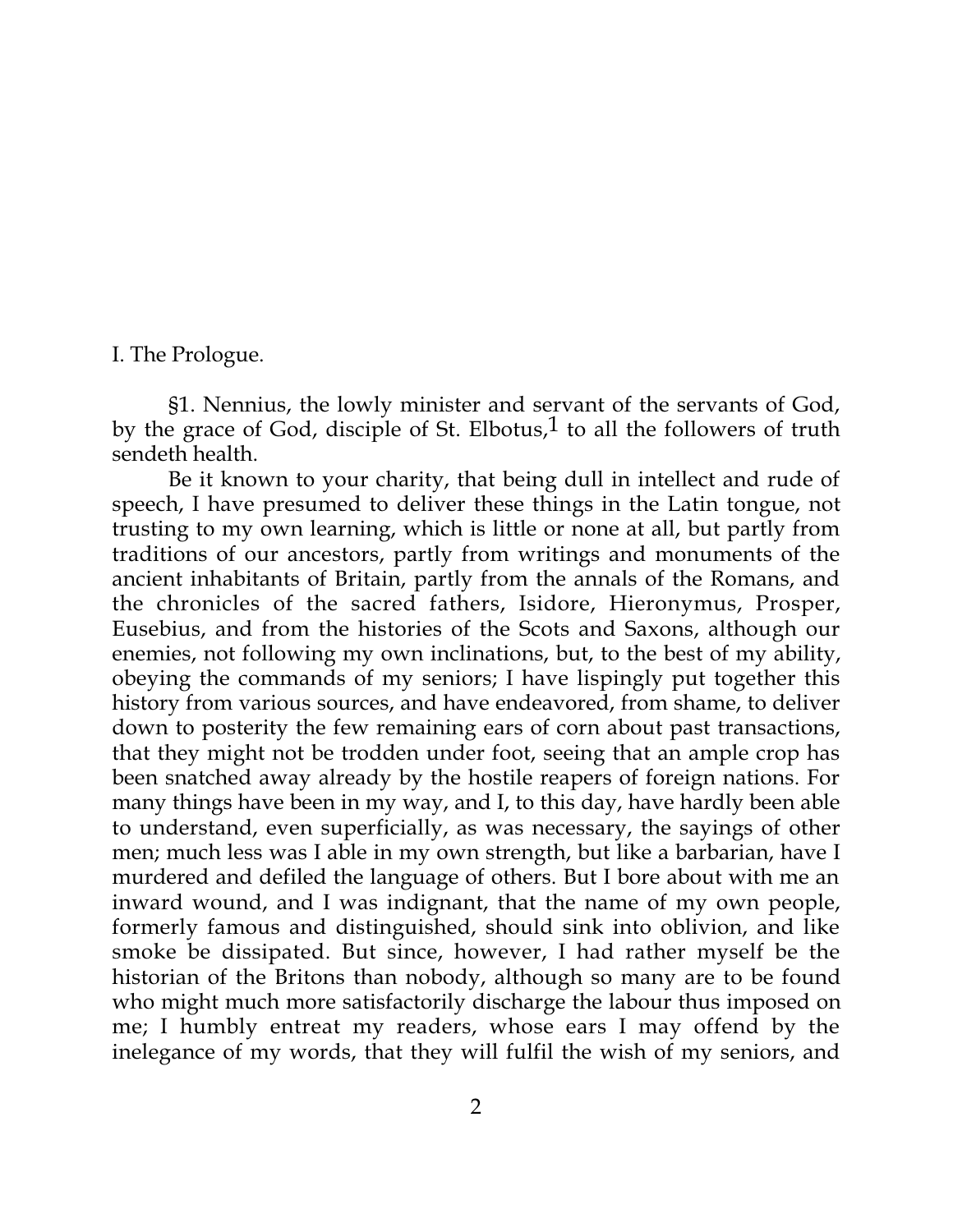grant me the easy task of listening with candour to my history. For zealous efforts very often fail: but bold enthusiasm, were it in its power, would not suffer me to fail. May, therefore, candour be shown where the inelegance of my words is insufficient, and may the truth of this history, which my rustic tongue has ventured, as a kind of plough, to trace out in furrows, lose none of its influence from that cause, in the ears of my hearers. For it is better to drink a wholesome draught of truth from the humble vessel, than poison mixed with honey from a golden goblet.

§2. And do not be loath, diligent reader, to winnow my chaff, and lay up the wheat in the storehouse of your memory: for truth regards not who is the speaker, nor in what manner it is spoken, but that the thing be true; and she does not despise the jewel which she has rescued from the mud, but she adds it to her former treasures.

For I yield to those who are greater and more eloquent than myself, who, kindled with generous ardour, have endeavoured by Roman eloquence to smooth the jarring elements of their tongue, if they have left unshaken any pillar of history which I wished to see remain. This history therefore has been compiled from a wish to benefit my inferiors, not from envy of those who are superior to me, in the 858th year of our Lord's incarnation, and in the 24th year of Mervin, king of the Britons, and I hope that the prayers of my betters will be offered up for me in recompence of my labour. But this is sufficient by way of preface. I shall obediently accomplish the rest to the utmost of my power.

## II. The Apology of Nennius

Here begins the apology of Nennius, the historiographer of the Britons, of the race of the Britons.

§3. I, Nennius, disciple of St. Elbotus, have endeavoured to write some extracts which the dulness of the British nation had cast away, because teachers had no knowledge, nor gave any information in their books about this island of Britain. But I have got together all that I could find as well from the annals of the Romans as from the chronicles of the sacred fathers, Hieronymus, Eusebius, Isidorus, Prosper, and from the annals of the Scots and Saxons, and from our ancient traditions. Many teachers and scribes have attempted to write this, but somehow or other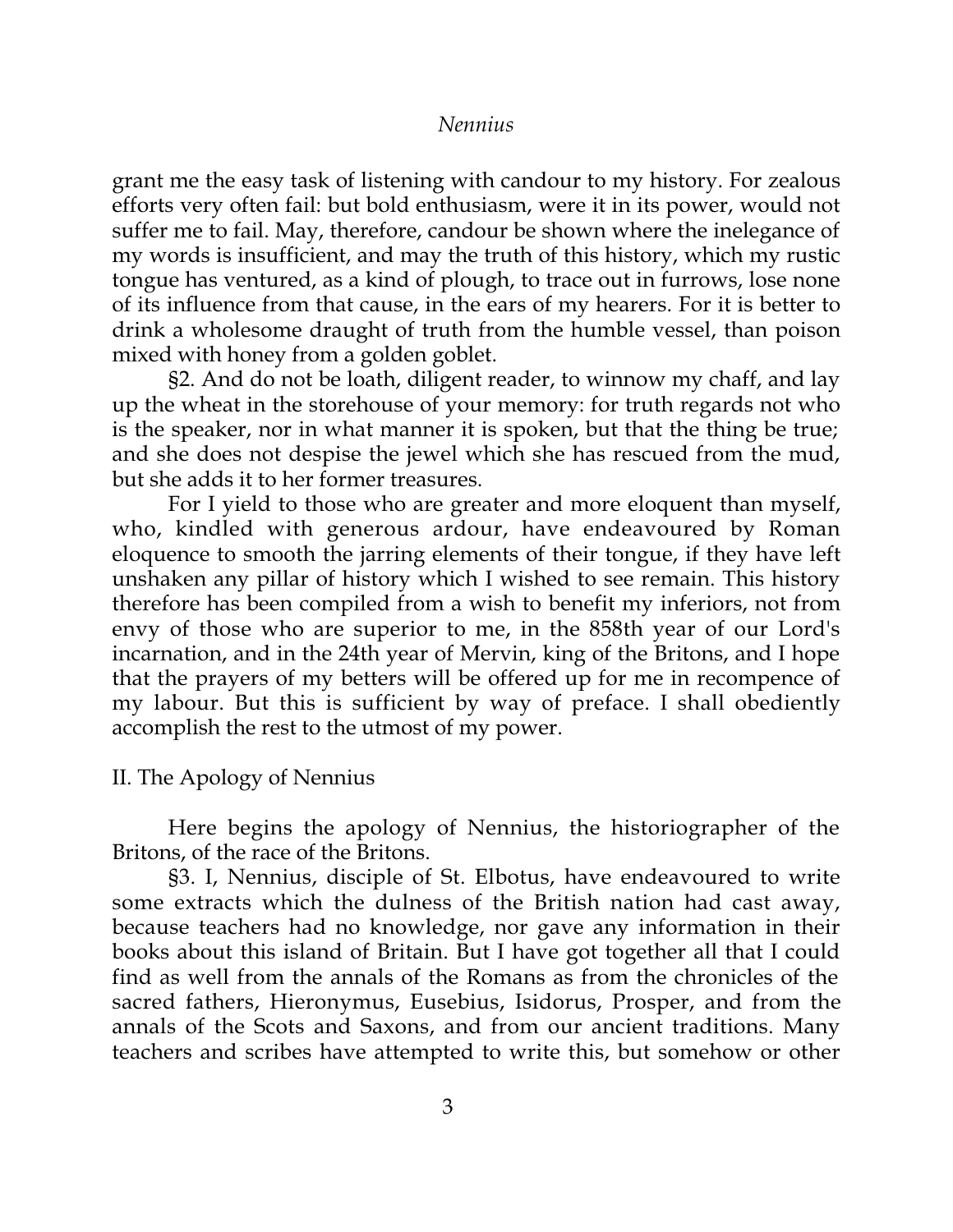have abandoned it from its difficulty, either on account of frequent deaths, or the often recurring calamities of war. I pray that every reader who shall read this book, may pardon me, for having attempted, like a chattering jay, or like some weak witness, to write these things, after they had failed. I yield to him who knows more of these things than I do.

III. The History.

§§4, 5. From Adam to the flood, are two thousand and forty-two years. From the flood of Abraham, nine hundred and forty-two. From Abraham to Moses, six hundred.2 From Moses to Solomon, and the first building of the temple, four hundred and forty-eight. From Solomon to the rebuilding of the temple, which was under Darius, king of the Persians, six hundred and twelve years are computed. From Darius to the ministry of our Lord Jesus Christ, and to the fifteenth year of the emperor Tiberius, are five hundred and forty-eight years. So that from Adam to the ministry of Christ and the fifteenth year of the emperor Tiberius, are five thousand two hundred and twenty-eight years. From the passion of Christ are completed nine hundred and forty-six; from his incarnation, nine hundred and seventy-six: being the fifth year of Edmund, king of the Angles.

§6. The first age of the world is from Adam to Noah; the second from Noah to Abraham; the third from Abraham to David; the fourth from David to Daniel; the fifth to John the Baptist; the sixth from John to the judgment, when our Lord Jesus Christ will come to judge the living and the dead, and the world by fire.

The first Julius. The second Claudius. The third Severus. The fourth Carinus. The fifth Constantius. The sixth Maximus. The seventh Maximianus. The eighth another Severus Aequantius. The ninth Constantius.3

Here beginneth the history of the Britons, edited by Mark the anchorite, a holy bishop of that people.

§7. The island of Britain derives its name from Brutus, a Roman consul. Taken from the south-west point it inclines a little towards the west, and to its northern extremity measures eight hundred miles, and is in breadth two hundred. It contains thirty three cities,  $4$  viz.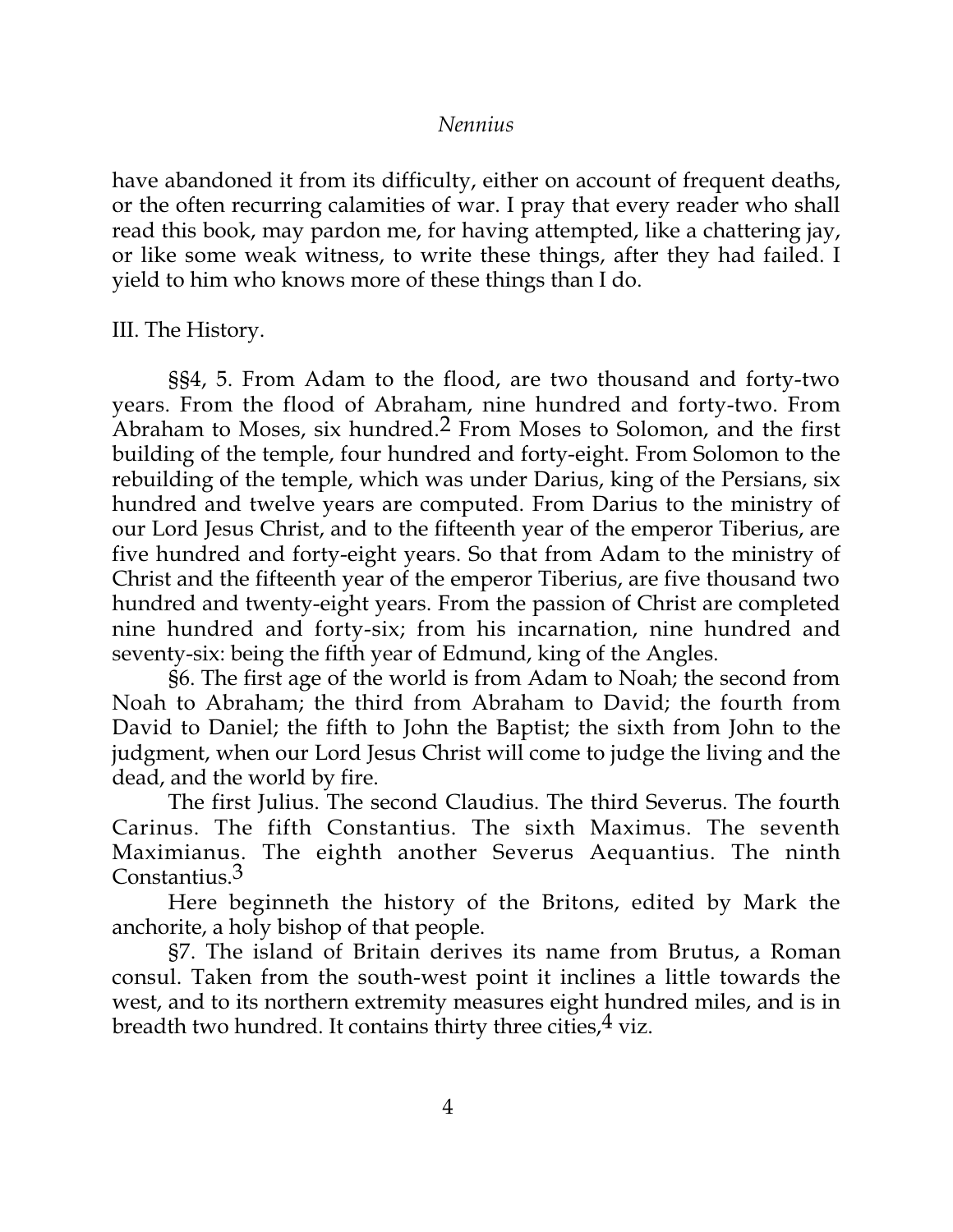- 1. Cair ebrauc (*York*).
- 2. Cair ceint (*Canterbury*).
- 3. Cair gurcoc (*Anglesey*?).
- 4. Cair guorthegern<sup>5</sup>
- 5. Cair custeint (*Carnarvon*).
- 6. Cair guoranegon (*Worcester*).
- 7. Cair segeint (*Silchester*).
- 8. Cair guin truis (*Norwich,* or *Winwick*).
- 9. Cair merdin (*Caermarthen*).
- 10. Cair peris (*Porchester*).
- 11. Cair lion (*Caerleon-upon-Usk*).
- 12. Cair mencipit (*Verulam*).
- 13. Cair caratauc (*Catterick*).
- 14. Cair ceri (*Cirencester*).
- 15. Cair glout (*Gloucester*).
- 16. Cair luillid (*Carlisle*).
- 17. Cair grant (*Grantchester,* now *Cambridge*).
- 18. Cair daun (*Doncaster*), or Cair dauri (*Dorchester*).
- 19. Cair britoc (*Bristol*).
- 20. Cair meguaid (*Meivod*).
- 21. Cair mauiguid (*Manchester*).
- 22. Cair ligion (*Chester*).
- 23. Cair guent (*Winchester,* or *Caerwent,* in *Monmouthshire*).
- 24. Cair collon (*Colchester,* or *St. Colon, Cornwall*).
- 25. Cair londein (*London*).
- 26. Cair guorcon (*Worren,* or *Woran,* in *Pembrokeshire*).
- 27. Cair lerion (*Leicester*).
- 28. Cair draithou (*Drayton*).
- 29. Cair pensavelcoit (*Pevensey,* in *Sussex*).
- 30. Cairtelm (*Teyn-Grace,* in *Devonshire*).
- 31. Cair Urnahc (*Wroxeter,* in *Shropshire*).
- 32. Cair colemion (*Camalet,* in *Somersetshire*).
- 33. Cair loit coit (*Lincoln*).

These are the names of the ancient cities of the island of Britain. It has also a vast many promontories, and castles innumerable, built of brick and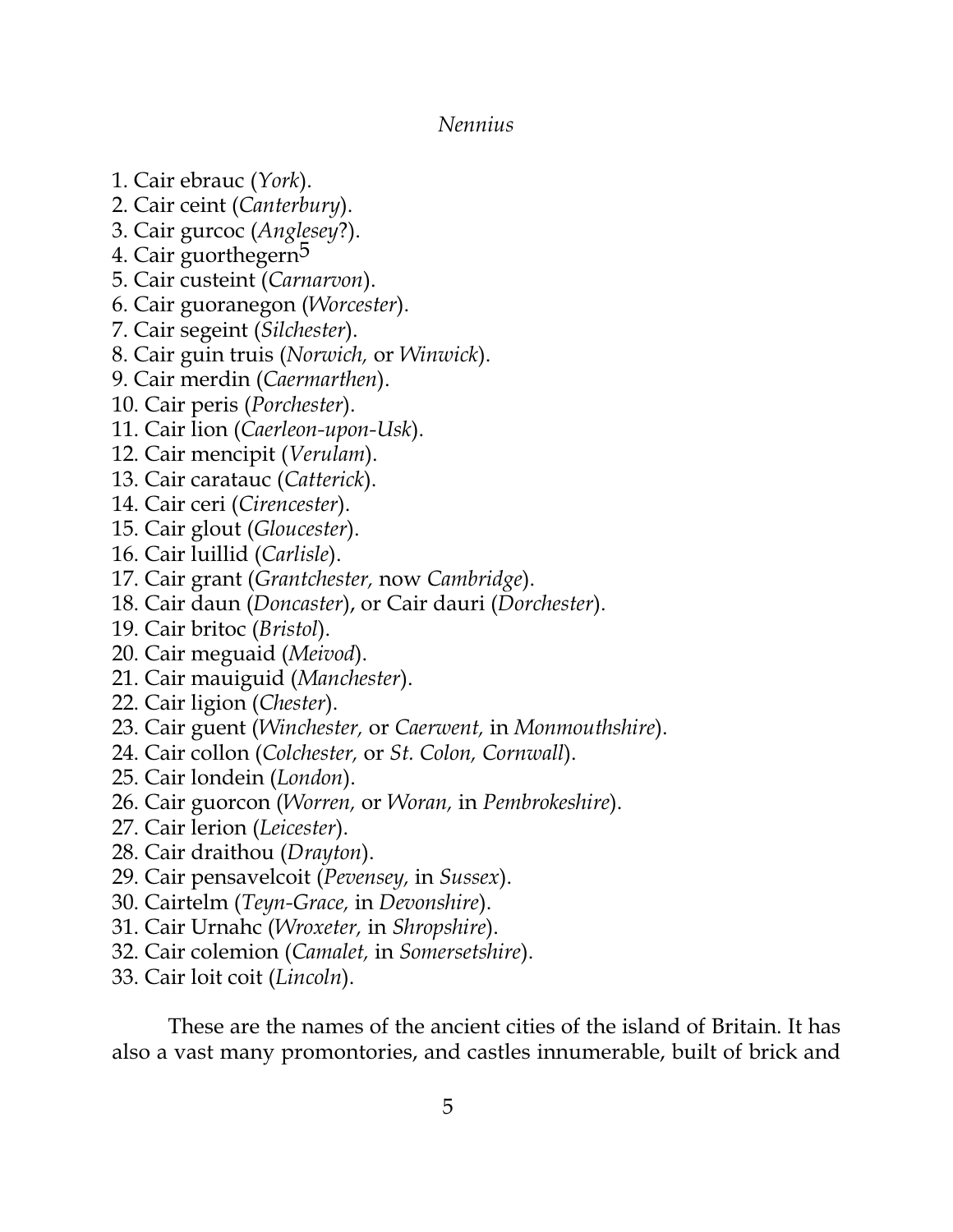stone. Its inhabitants consist of four different people; the Scots, the Picts, the Saxons and the ancient Britons.

§8. Three considerable islands belong to it; one, on the south, opposite the Armorican shore, called Wight;6 another between Ireland and Britain, called Eubonia or Man; and another directly north, beyond the Picts, named Orkney; and hence it was anciently a proverbial expression, in reference to its kings and rulers, "He reigned over Britain and its three islands."

§9. It is fertilized by several rivers, which traverse it in all directions, to the east and west, to the south and north; but there are two preeminently distinguished among the rest, the Thames and the Severn, which formerly, like the two arms of Britain, bore the ships employed in the conveyance of riches acquired by commerce. The Britons were once very populous, and exercised extensive dominion from sea to sea.

§10.7 Respecting the period when this island became inhabited subsequently to the flood, I have seen two distinct relations. According to the annals of the Roman history, the Britons deduce their origin both from the Greeks and Romans. On the side of the mother, from Lavinia, the daughter of Latinus, king of Italy, and of the race of Silvanus, the son of Inachus, the son of Dardanus; who was the son of Saturn, king of the Greeks, and who, having possessed himself of a part of Asia, built the city of Troy. Dardanus was the father of Troius, who was the father of Priam and Anchises; Anchises was the father of Aeneas, who was the father of Ascanius and Silvius; and this Silvius was the son of Aeneas and Lavinia, the daughter of the king of Italy. From the sons of Aeneas and Lavinia descended Romulus and Remus, who were the sons of the holy queen Rhea, and the founders of Rome. Brutus was consul when he conquered Spain, and reduced that country to a Roman province. He afterwards subdued the island of Britain, whose inhabitants were the descendants of the Romans, from Silvius Posthumus. He was called *Posthumus* because he was born after the death of Aeneas his father; and his mother Lavinia concealed herself during her pregnancy; he was called *Silvius,* because he was born in a wood. Hence the Roman kings were called Silvan, and the Britons from Brutus, and rose from the family of Brutus.

Aeneas, after the Trojan war, arrived with his son in Italy; and having vanquished Turnus, married Lavinia, the daughter of king Latinus, who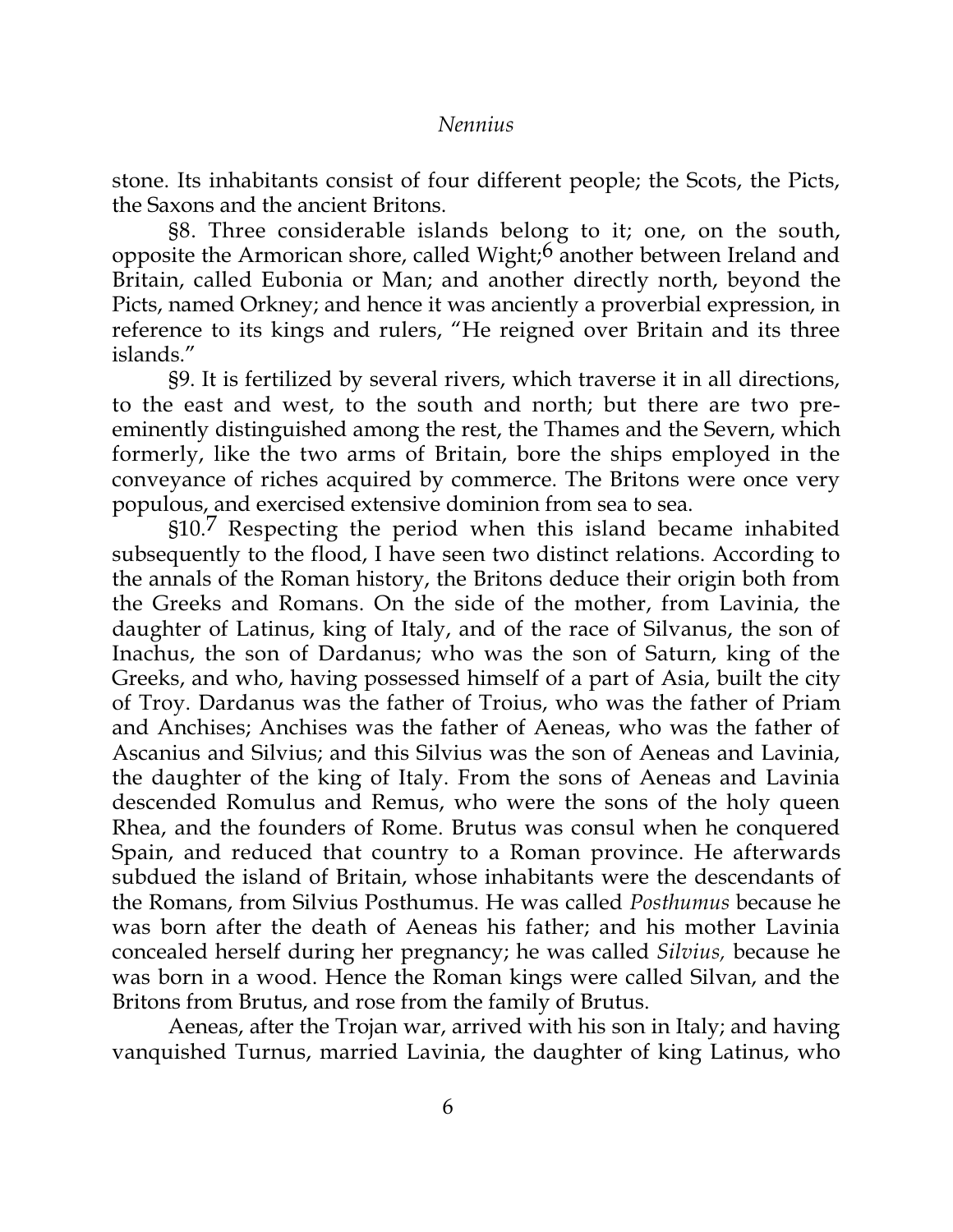was the son of Faunus, the son of Picus, the son of Saturn. After the death of Latinus, Aeneas obtained the kingdom of the Romans, and Lavinia brought forth a son, who was named Silvius. Ascanius founded Alba, and afterwards married. And Lavinia bore to Aeneas a son, named Silvius; but Ascanius $8$  married a wife, who conceived and became pregnant. And Aeneas, having been informed that his daughter-in-law was pregnant, ordered his son to send his magician to examine his wife, whether the child conceived were male or female. The magician came and examined the wife and pronounced it to be a son, who should become the most valiant among the Italians, and the most beloved of all men.<sup>9</sup> In consequence of this prediction, the magician was put to death by Ascanius; but it happened that the mother of the child dying at its birth, he was named Brutus; and after a certain interval, agreeably to what the magician had foretold, whilst he was playing with some others he shot his father with an arrow, not intentionally but by accident.<sup>10</sup> He was, for this cause, expelled from Italy, and came to the islands of the Tyrrhene sea, when he was exiled on account of the death of Turnus, slain by Aeneas. He then went among the Gauls, and built the city of the Turones, called Turnis.<sup>11</sup> At length he came to this island named from him Britannia, dwelt there, and filled it with his own descendants, and it has been inhabited from that time to the present period.

§11. Aeneas reigned over the Latins three years; Ascanius thirty-three years; after whom Silvius reigned twelve years, and Posthumus thirtynine<sup>12</sup> years: the latter, from whom the kings of Alba are called Silvan, was brother to Brutus, who governed Britain at the time Eli the high-priest judged Israel, and when the ark of the covenant was taken by a foreign people. But Posthumus his brother reigned among the Latins.

§12. After an interval of not less than eight hundred years, came the Picts, and occupied the Orkney Islands: whence they laid waste many regions, and seized those on the left hand side of Britain, where they still remain, keeping possession of a third part of Britain to this day.<sup>13</sup>

§13. Long after this, the Scots arrived in Ireland from Spain. The first that came was Partholomus,  $14$  with a thousand men and women; these increased to four thousand; but a mortality coming suddenly upon them, they all perished in one week. The second was Nimech, the son of...<sup>15</sup> who, according to report, after having been at sea a year and a half, and having his ships shattered, arrived at a port in Ireland, and continuing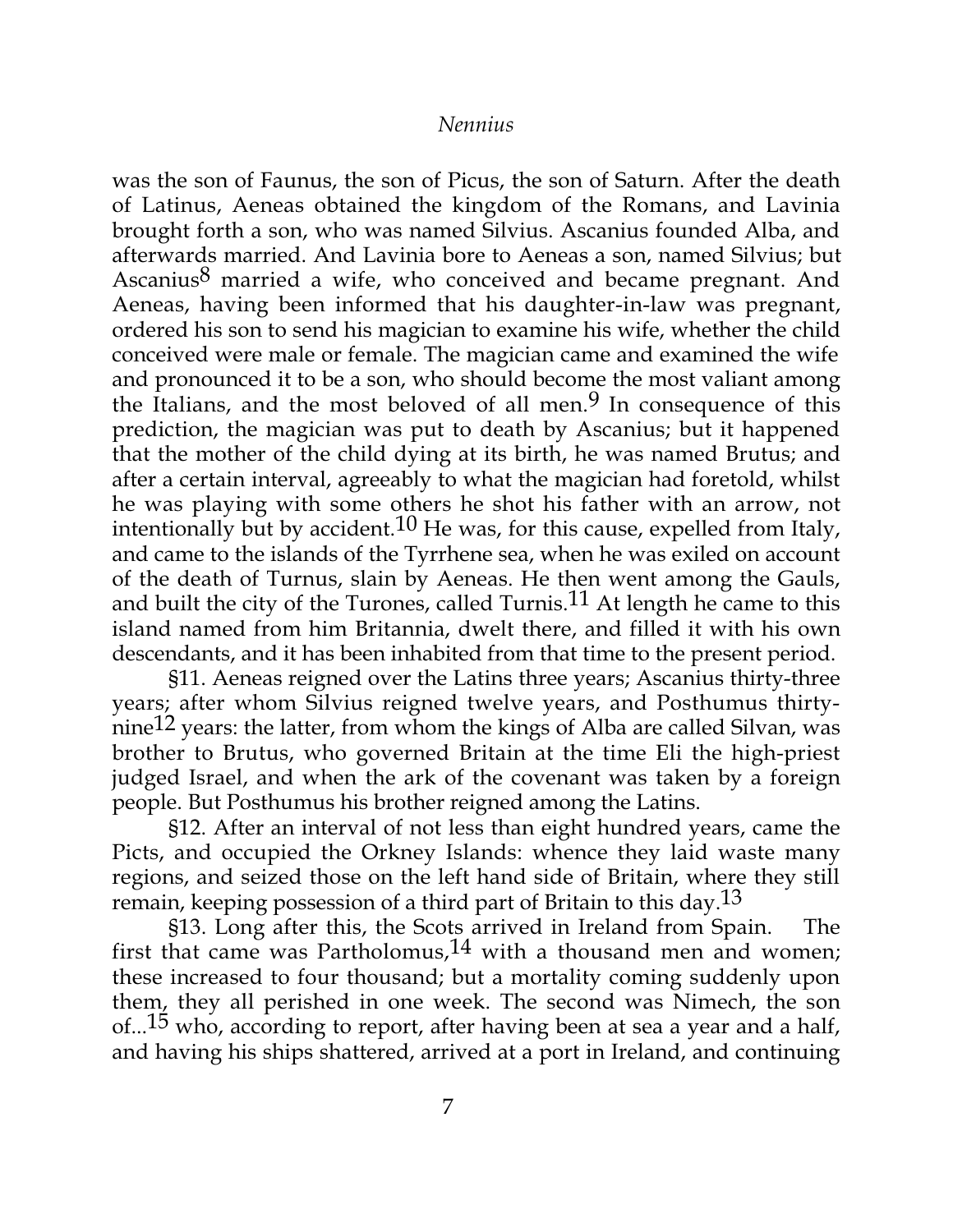there several years, returned at length with his followers to Spain. After these came three sons of a Spanish soldier with thirty ships, each of which contained thirty wives; and having remained there during the space of a year, there appeared to them, in the middle of the sea, a tower of glass, the summit of which seemed covered with men, to whom they often spoke, but received no answer. At length they determined to besiege the tower; and after a year's preparation, advanced towards it, with the whole number of their ships, and all the women, one ship only excepted, which had been wrecked, and in which were thirty men, and as many women; but when all had disembarked on the shore which surrounded the tower, the sea opened and swallowed them up. Ireland, however, was peopled, to the present period, from the family remaining in the vessel which was wrecked. Afterwards, other came from Spain, and possessed themselves of various parts of Britain.

§14. Last of all came one Hoctor,  $16$  who continued there, and whose descendants remain there to this day. Istoreth, the son of Istorinus, with his followers, held Dalrieta; Builc had the island Eubonia, and other adjacent places. The sons of Liethali<sup>17</sup> obtained the country of the Dimetae, where is a city called Menavia,  $18$  and the province Guiher and Cetgueli,  $19$  which they held till they were expelled from every part of Britain, by Cunedda and his sons.

§15. According to the most learned among the Scots, if any one desires to learn what I am now going to state, Ireland was a desert, and uninhabited, when the children of Israel crossed the Red Sea, in which, as we read in the Book of the Law, the Egyptians who followed them were drowned. At that period, there lived among this people, with a numerous family, a Scythian of noble birth, who had been banished from his country and did not go to pursue the people of God. The Egyptians who were left, seeing the destruction of the great men of their nation, and fearing lest he should possess himself of their territory, took counsel together, and expelled him. Thus reduced, he wandered forty-two years in Africa, and arrived, with his family, at the altars of the Philistines, by the Lake of Osiers. Then passing between Rusicada and the hilly country of Syria, they travelled by the river Malva through Mauritania as far as the Pillars of Hercules; and crossing the Tyrrhene Sea, landed in Spain, where they continued many years, having greatly increased and multiplied. Thence, a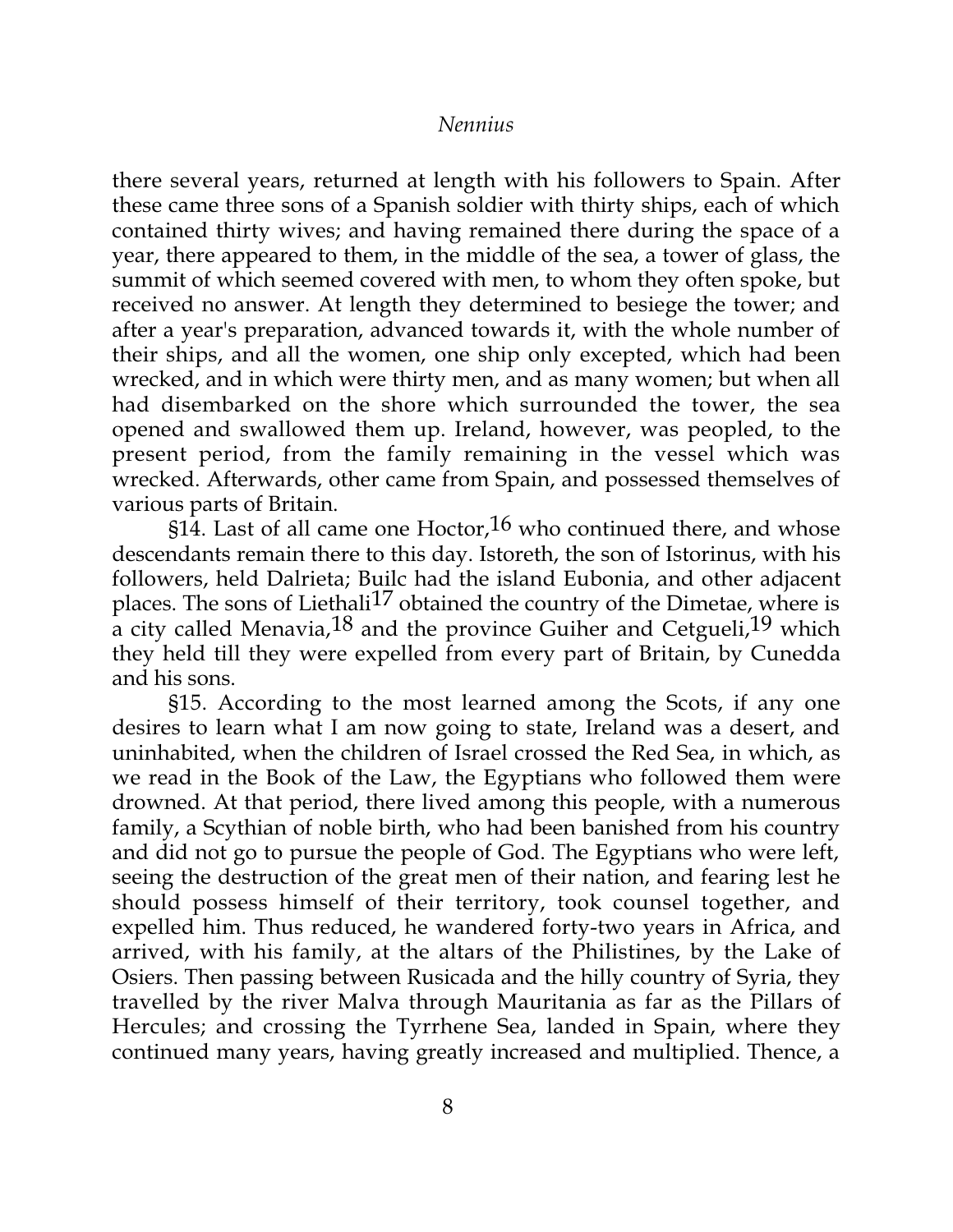thousand and two years after the Egyptians were lost in the Red Sea, they passed into Ireland, and the district of Dalrieta.<sup>20</sup> At that period, Brutus, who first exercised the consular office, reigned over the Romans; and the state, which before was governed by regal power, was afterwards ruled, during four hundred and forty-seven years, by consuls, tribunes of the people, and dictators.

The Britons came to Britain in the third age of the world; and in the fourth, the Scots took possession of Ireland.

The Britons who, suspecting no hostilities, were unprovided with the means of defence, were unanimously and incessantly attacked, both by the Scots from the west, and by the Picts from the north. A long interval after this, the Romans obtained the empire of the world.

§16. From the first arrival of the Saxons into Britain, to the fourth year of king Mermenus, are computed four hundred and twenty-eight years; from the nativity of our Lord to the coming of St. Patrick among the Scots, four hundred and five years; from the death of St. Patrick to that of St. Bridget, forty years; and from the birth of Columcille21 to the death of St. Bridget four years.22

§17. I have learned another account of this Brutus from the ancient books of our ancestors.23 After the deluge, the three sons of Noah severally occupied three different parts of the earth: Shem extended his borders into Asia, Ham into Africa, and Japheth in Europe.

The first man that dwelt in Europe was Alanus, with his three sons, Hisicion, Armenon, and Neugio. Hisicion had four sons, Francus, Romanus, Alamanus, and Brutus. Armenon had five sons, Gothus, Valagothus, Cibidus, Burgundus, and Longobardus. Neugio had three sons, Vandalus, Saxo, and Boganus. From Hisicion arose four nations—the Franks, the Latins, the Germans, and Britons: from Armenon, the Gothi, Valagothi, Cibidi, Burgundi, and Longobardi: from Neugio, the Bogari, Vandali, Saxones, and Tarincgi. The whole of Europe was subdivided into these tribes.

Alanus is said to have been the son of Fethuir;  $24$  Fethuir, the son of Ogomuin, who was the son of Thoi; Thoi was the son of Boibus, Boibus of Semion, Semion of Mair, Mair of Ecthactus, Ecthactus of Aurthack, Aurthack of Ethec, Ethec of Ooth, Ooth of Aber, Aber of Ra, Ra of Esraa, Esraa of Hisrau, Hisrau of Bath, Bath of Jobath, Jobath of Joham, Joham of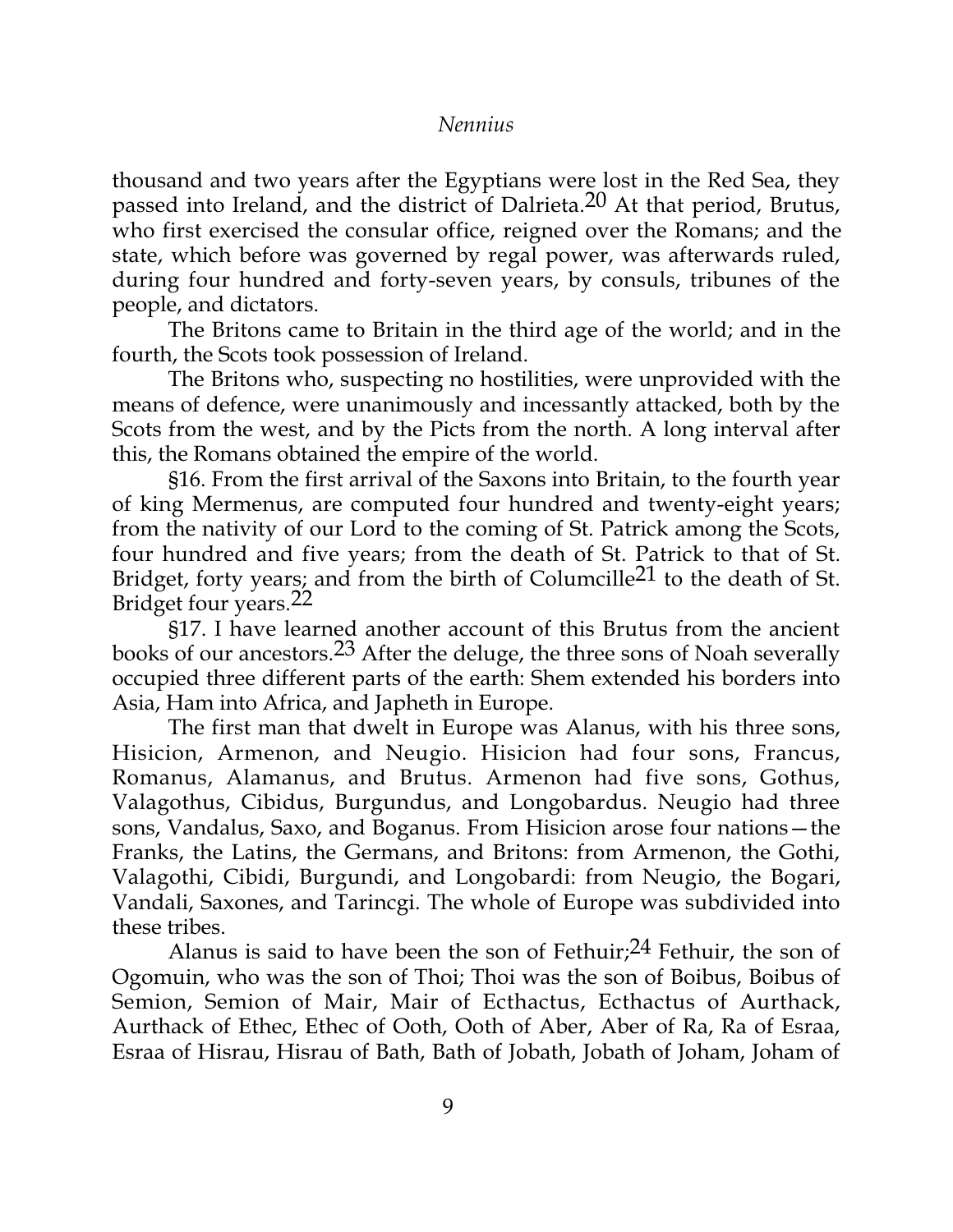Japheth, Japheth of Noah, Noah of Lamech, Lamech of Mathusalem, Mathusalem of Enoch, Enoch of Jared, Jared of Malalehel, Malalehel of Cainan, Cainan of Enos, Enos of Seth, Seth of Adam, and Adam was formed by the living God. We have obtained this information respecting the original inhabitants of Britain from ancient tradition.

§18. The Britons were thus called from Brutus: Brutus was the son of Hisicion, Hisicion was the son of Alanus, Alanus was the son of Rhea Silvia, Rhea Silvia was the daughter of Numa Pompilius, Numa was the son of Ascanius, Ascanius of Eneas, Eneas of Anchises, Anchises of Troius, Troius of Dardanus, Dardanus of Flisa, Flisa of Juuin, Juuin of Japheth; but Japheth had seven sons; from the first named Gomer, descended the Galli; from the second, Magog, the Scythi and Gothi; from the third, Madian, the Medi; from the fourth, Juuan, the Greeks; from the fifth, Tubal, arose the Hebrei, Hispani, and Itali; from the sixth, Mosoch, sprung the Cappadoces; and from the seventh, named Tiras, descended the Thraces: these are the sons of Japheth, the son of Noah, the son of Lamech.

§19.25 The Romans, having obtained the dominion of the world, sent legates or deputies to the Britons to demand of them hostages and tribute, which they received from all other countries and islands; but they, fierce, disdainful, and haughty, treated the legation with contempt.

Then Julius Caesar, the first who had acquired absolute power at Rome, highly incensed against the Britons, sailed with sixty vessels to the mouth of the Thames, where they suffered shipwreck whilst he fought against Dolobellus,  $26$  (the proconsul of the British king, who was called Belinus,27 and who was the son of Minocannus who governed all the islands of the Tyrrhene Sea), and thus Julius Caesar returned home without victory, having had his soldiers slain, and his ships shattered.

§20. But after three years he again appeared with a large army, and three hundred ships, at the mouth of the Thames, where he renewed hostilities. In this attempt many of his soldiers and horses were killed; for the same consul had placed iron pikes in the shallow part of the river, and this having been effected with so much skill and secrecy as to escape the notice of the Roman soldiers, did them considerable injury; thus Caesar was once more compelled to return without peace or victory. The Romans were, therefore, a third time sent against the Britons; and under the command of Julius, defeated them near a place called Trinovantum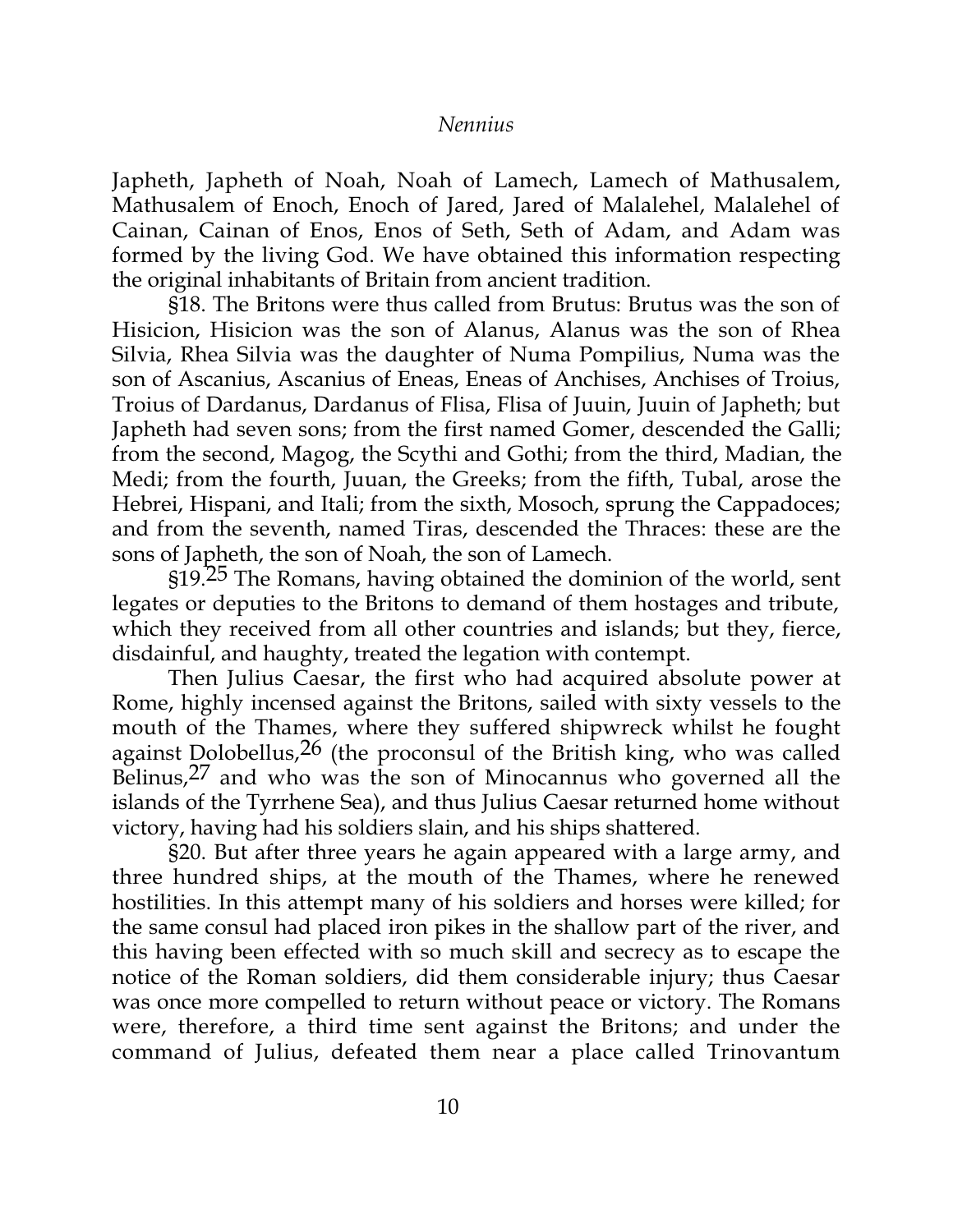[London], forty-seven years before the birth of Christ, and five thousand two hundred and twelve years from the creation.

Julius was the first exercising supreme power over the Romans who invaded Britain: in honour of him the Romans decreed the fifth month to be called after his name. He was assassinated in the Curia, in the ides of March, and Octavius Augustus succeeded to the empire of the world. He was the only emperor who received tribute from the Britons, according to the following verse of Virgil:

"Purpurea intexti tollunt aulæa Britanni."

§21. The second after him, who came into Britain, was the emperor Claudius, who reigned forty-seven years after the birth of Christ. He carried with him war and devastation; and, though not without loss of men, he at length conquered Britain. He next sailed to the Orkneys, which he likewise conquered, and afterwards rendered tributary. No tribute was in his time received from the Britons; but it was paid to British emperors. He reigned thirteen years and eight months. His monument is to be seen at Moguntia (among the Lombards), where he died in his way to Rome.

§22. After the birth of Christ, one hundred and sixty-seven years, king Lucius, with all the chiefs of the British people, received baptism, in consequence of a legation sent by the Roman emperors and pope Evaristus.28

§23. Severus was the third emperor who passed the sea to Britain, where, to protect the provinces recovered from barbaric incursions, he ordered a wall and a rampart to be made between the Britons, the Scots, and the Picts, extending across the island from sea to sea, in length one hundred and thirty-three miles:<sup>29</sup> and it is called in the British language Gwal.<sup>30</sup> Moreover, he ordered it to be made between the Britons, and the Picts and Scots; for the Scots from the west, and the Picts from the north, unanimously made war against the Britons; but were at peace among themselves. Not long after Severus dies in Britain.

§24. The fourth was the emperor and tyrant, Carausius, who, incensed at the murder of Severus, passed into Britain, and attended by the leaders of the Roman people, severely avenged upon the chiefs and rulers of the Britons, the cause of Severus.<sup>31</sup>

§25. The fifth was Constantius the father of Constantine the Great. He died in Britain; his sepulchre, as it appears by the inscription on his tomb,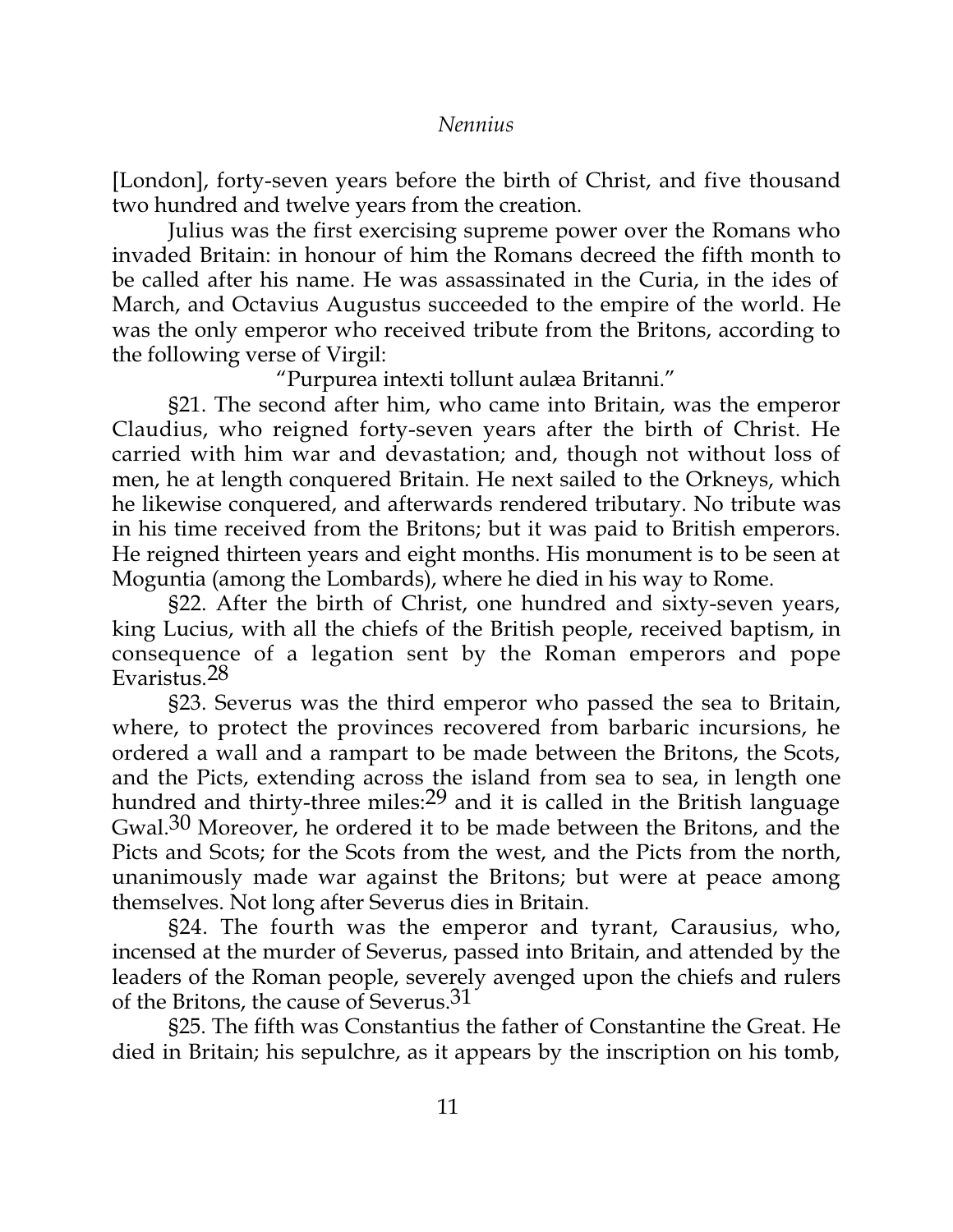is still seen near the city named Cair segont (near Carnarvon). Upon the pavement of the above-mentioned city he sowed three seeds of gold, silver and brass, that no poor person might ever be found in it. It is also called Minmanton.<sup>32</sup>

§26. Maximianus<sup>33</sup> was the sixth emperor that ruled in Britain. It was in his time that consuls  $34$  began, and that the appellation of Cæsar was discontinued: at this period also, St. Martin became celebrated for his virtues and miracles, and held a conversation with him.

§27. The seventh emperor was Maximus. He withdrew from Britain with all his military force, slew Gratian, the king of the Romans, and obtained the sovereignty of all Europe. Unwilling to send back his warlike companions to their wives, children, and possessions in Britain, he conferred upon them numerous districts from the lake on the summit of Mons Jovis, to the city called Cant Guic, and to the western Tumulus, that is, to Cruc Occident. $35$  These are the Armoric Britons, and they remain there to the present day. In consequence of their absence, Britain being overcome by foreign nations, the lawful heirs were cast out, till God interposed with his assistance. We are informed by the tradition of our ancestors that *seven* emperors went into Britain, though the Romans affirm there were *nine.*

The eighth was another Severus, who lived occasionally in Britain, and sometimes at Rome, where he died.

The ninth was Constantius who reigned sixteen years in Britain and, according to report, was treacherously murdered in the seventeenth year of his reign.

§28. Thus, aggreeably to the account given by the Britons, the Romans governed them four hundred and nine years.

After this, the Britons despised the authority of the Romans, equally refusing to pay them tribute, or to receive their kings; nor durst the Romans any longer attempt the government of a country, the natives of which massacred their deputies.

§29. We must now return to the tyrant Maximus. Gratian, with his brother Valentinian, reigned seven years. Ambrose, bishop of Milan, was then eminent for his skill in the dogmata of the Catholics. Valentinianus and Theodosius reigned eight years. At that time a synod was held at Constantinople, attended by three hundred and fifty of the fathers, and in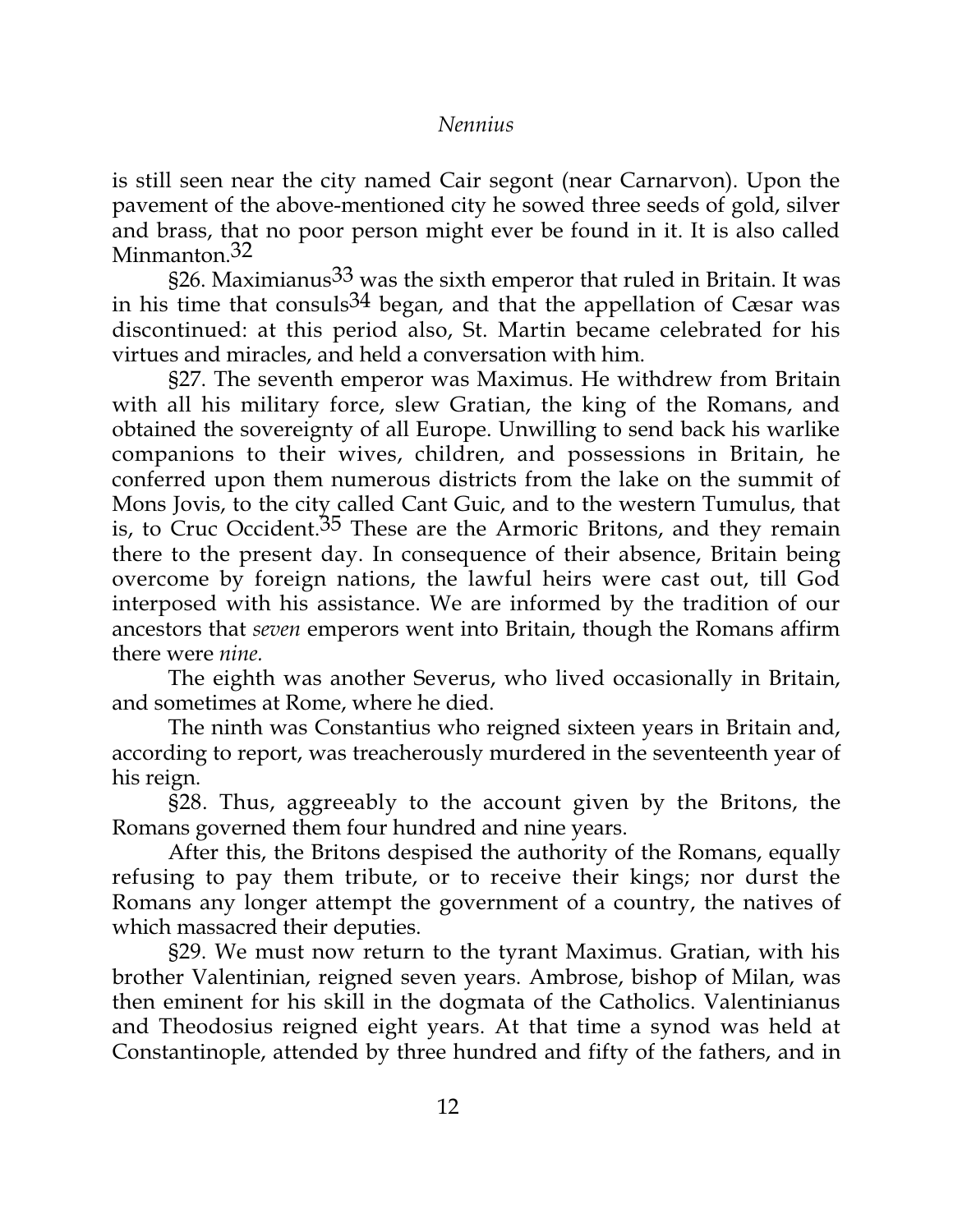which all heresies were condemned. Jerome, the presbyter of Bethlehem, was then universally celebrated. Whilst Gratian exercised supreme dominion over the world, Maximus, in a sedition of the soldiers, was saluted emperor in Britain, and soon after crossed the sea to Gaul. At Paris, by the treachery of Mellobaudes, his master of the horse, Gratian was defeated and fleeing to Lyons, was taken and put to death; Maximus afterwards associated his son Victor in the government.

Martin, distinguished for his great virtues, was at this period bishop of Tours. After a considerable space of time, Maximus was divested of royal power by the consuls Valentinianus and Theodosius, and sentenced to be beheaded at the third mile-stone from Aquileia: in the same year also his son Victor was killed in Gaul by Arbogastes, five thousand six hundred and ninety years from the creation of the world.

§30. Thrice were the Roman deputies put to death by the Britons, and yet these, when harassed by the incursions of the barbarous nations, viz. of the Scots and Picts, earnestly solicited the aid of the Romans. To give effect to their entreaties, ambassadors were sent, who made their entrance with impressions of deep sorrow, having their heads covered with dust, and carrying rich presents, to expiate the murder of the deputies. They were favourably received by the consuls, and swore submission to the Roman yoke, with whatever severity it might be imposed.

The Romans, therefore, came with a powerful army to the assistance of the Britons; and having appointed over them a ruler, and settled the government, returned to Rome: and this took place alternately during the space of three hundred and forty-eight years. The Britons, however, from the oppression of the empire, again massacred the Roman deputies, and again petitioned for succour. Once more the Romans undertook the government of the Britons, and assisted them in repelling their neighbours; and, after having exhausted the country of its gold, silver, brass, honey, and costly vestments, and having besides received rich gifts, they returned in great triumph to Rome.

§31. After the above-said war between the Britons and Romans, the assassination of their rulers, and the victory of Maximus, who slew Gratian, and the termination of the Roman power in Britain, they were in alarm forty years.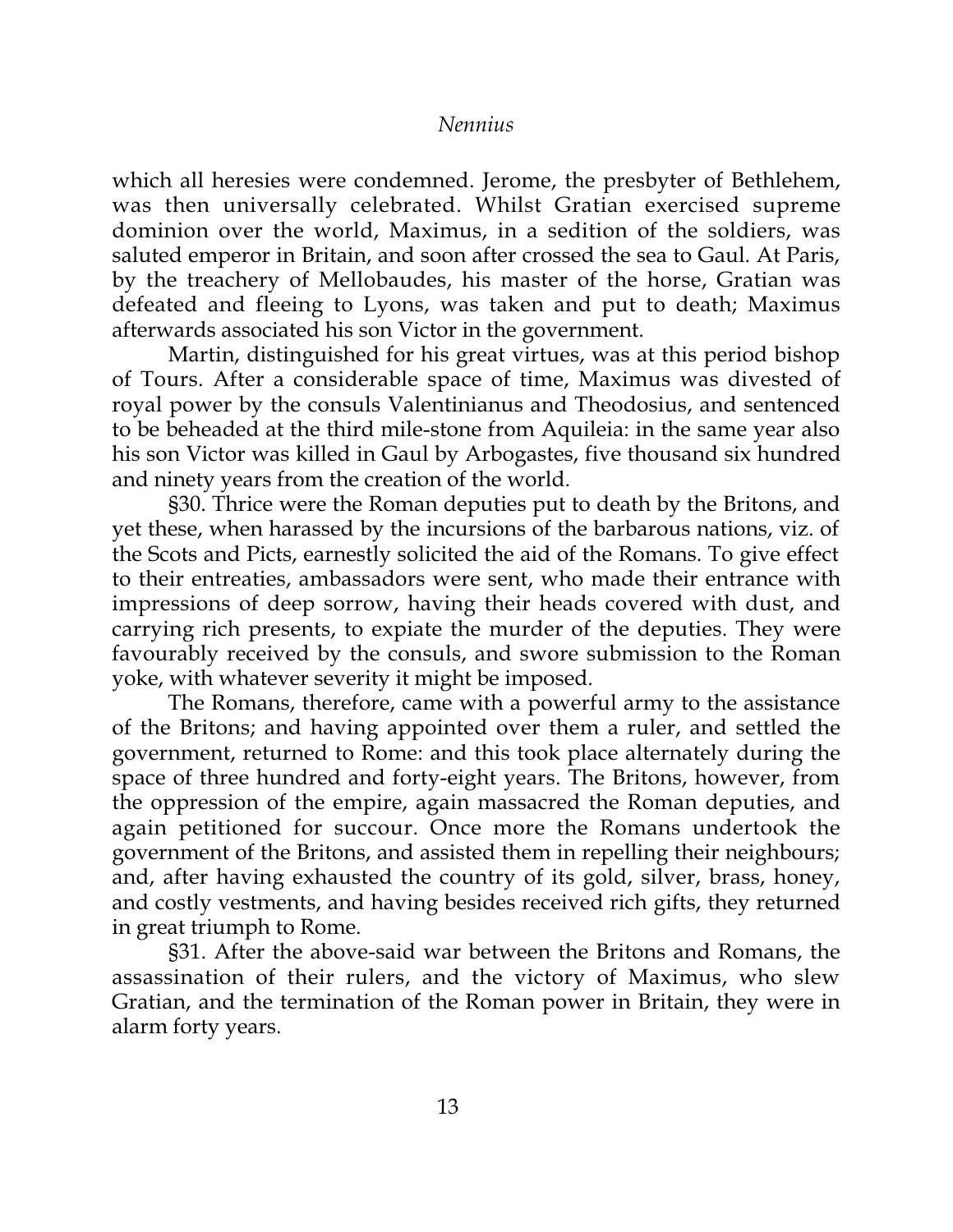Vortigern then reigned in Britain. In his time, the natives had cause of dread, not only from the inroads of the Scots and Picts, but also from the Romans, and their apprehensions of Ambrosius.36

In the meantime, three vessels, exiled from Germany, arrived in Britain. They were commanded by Horsa and Hengist, brothers, and sons of Wihtgils. Wihtgils was the son of Witta; Witta of Wecta; Wecta of Woden; Woden of Frithowald; Frithowald of Frithuwulf; Frithuwulf of Finn; Finn of Godwulf; Godwulf of Geat, who, as they say, was the son of a god, not<sup>37</sup> of the omnipotent God and our Lord Jesus Christ (who before the beginning of the world, was with the Father and the Holy Spirit, coeternal and of the same substance, and who, in compassion to human nature, disdained not to assume the form of a servant), but the offspring of one of their idols, and whom, blinded by some demon, they worshipped according to the custom of the heathen. Vortigern received them as friends, and delivered up to them the island which is in their language called Thanet, and, by the Britons, Ruym.38 Gratianus Aequantius at that time reigned in Rome. The Saxons were received by Vortigern, four hundred and forty-seven years after the passion of Christ, and,  $39$  according to the tradition of our ancestors, from the period of their first arrival in Britain, to the first year of the reign of king Edmund, five hundred and forty-two years; and to that in which we now write, which is the fifth of his reign, five hundred and forty-seven years.

§32. At that time St. Germanus, distinguished for his numerous virtues, came to preach in Britain: by his ministry many were saved; but many likewise died unconverted. Of the various miracles which God enabled him to perform, I shall here mention only a few: I shall first advert to that concerning an iniquitous and tyrannical king, named Benlli.40 The holy man, informed of his wicked conduct, hastened to visit him, for the purpose of remonstrating with him. When the man of God, with his attendants, arrived at the gate of the city, they were respectfully received by the keeper of it, who came out and saluted them. Him they commissioned to communicate their intention to the king, who returned a harsh answer, declaring, with an oath, that although they remained there a year, they should not enter the city. While waiting for an answer, the evening came on, and they knew not where to go. At length, came one of the king's servants, who bowing himself before the man of God, announced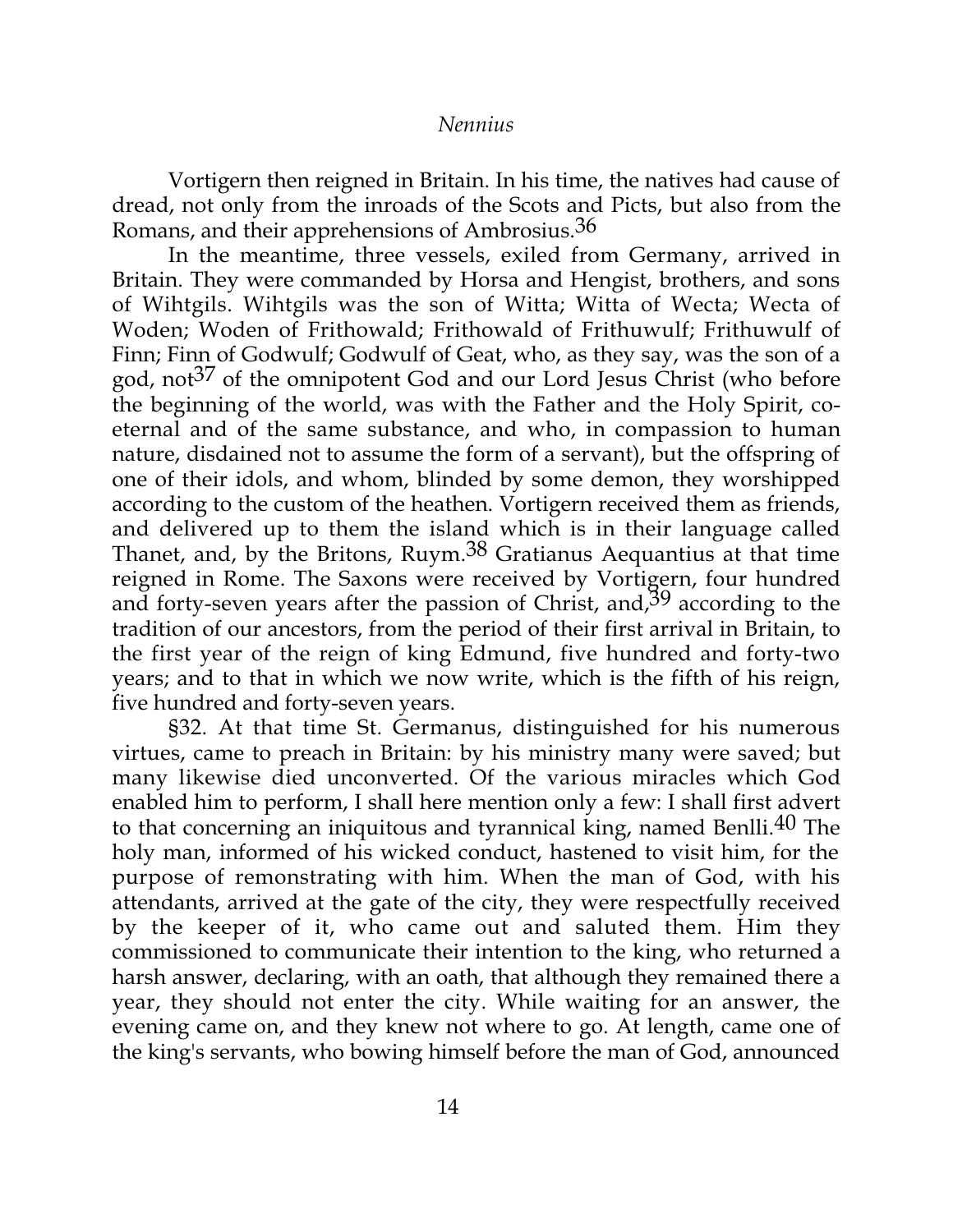the words of the tyrant, inviting them, at the same time, to his own house, to which they went, and were kindly received. It happened, however, that he had no cattle, except one cow and a calf, the latter of which, urged by generous hospitality to his guests, he killed, dressed and set before them. But holy St. Germanus ordered his companions not to break a bone of the calf; and, the next morning, it was found alive uninjured, and standing by its mother.

§33. Early the same day, they again went to the gate of the city, to solicit audience of the wicked king; and, whilst engaged in fervent prayer they were waiting for admission, a man, covered with sweat, came out, and prostrated himself before them. Then St. Germanus, addressing him, said "Dost thou believe in the Holy Trinity?" To which the man having replied, "I do believe," he baptized, and kissed him, saying, "Go in peace; within this hour thou shalt die: the angels of God are waiting for thee in the air; with them thou shalt ascent to that God in whom thou has believed." He, overjoyed, entered the city, and being met by the prefect, was seized, bound, and conducted before the tyrant, who having passed sentence upon him, he was immediately put to death; for it was a law of this wicked king, that whoever was not at his labour before sun-rising should be beheaded in the citadel. In the meantime, St. Germanus, with his attendants, waited the whole day before the gate, without obtaining admission to the tyrant.

§34. The man above-mentioned, however, remained with them. "Take care," said St. Germanus to him, "that none of your friends remain this night within these walls. Upon this he hastily entered the city, brought out his nine sons, and with them retired to the house where he had exercised such generous hospitality. Here St. Germanus ordered them to continue, fasting; and when the gates were shut, "Watch," said he, "and whatever shall happen in the citadel, turn not thither your eyes; but pray without ceasing, and invoke the protection of the true God." And, behold, early in the night, fire fell from heaven, and burned the city, together with all those who were with the tyrant, so that not one escaped; and that citadel has never been rebuilt even to this day.

§35. The following day, the hospitable man who had been converted by the preaching of St. Germanus, was baptized, with his sons, and all the inhabitants of that part of the country; and St. Germanus blessed him, saying, "a king shall not be wanting of thy seed for ever." The name of this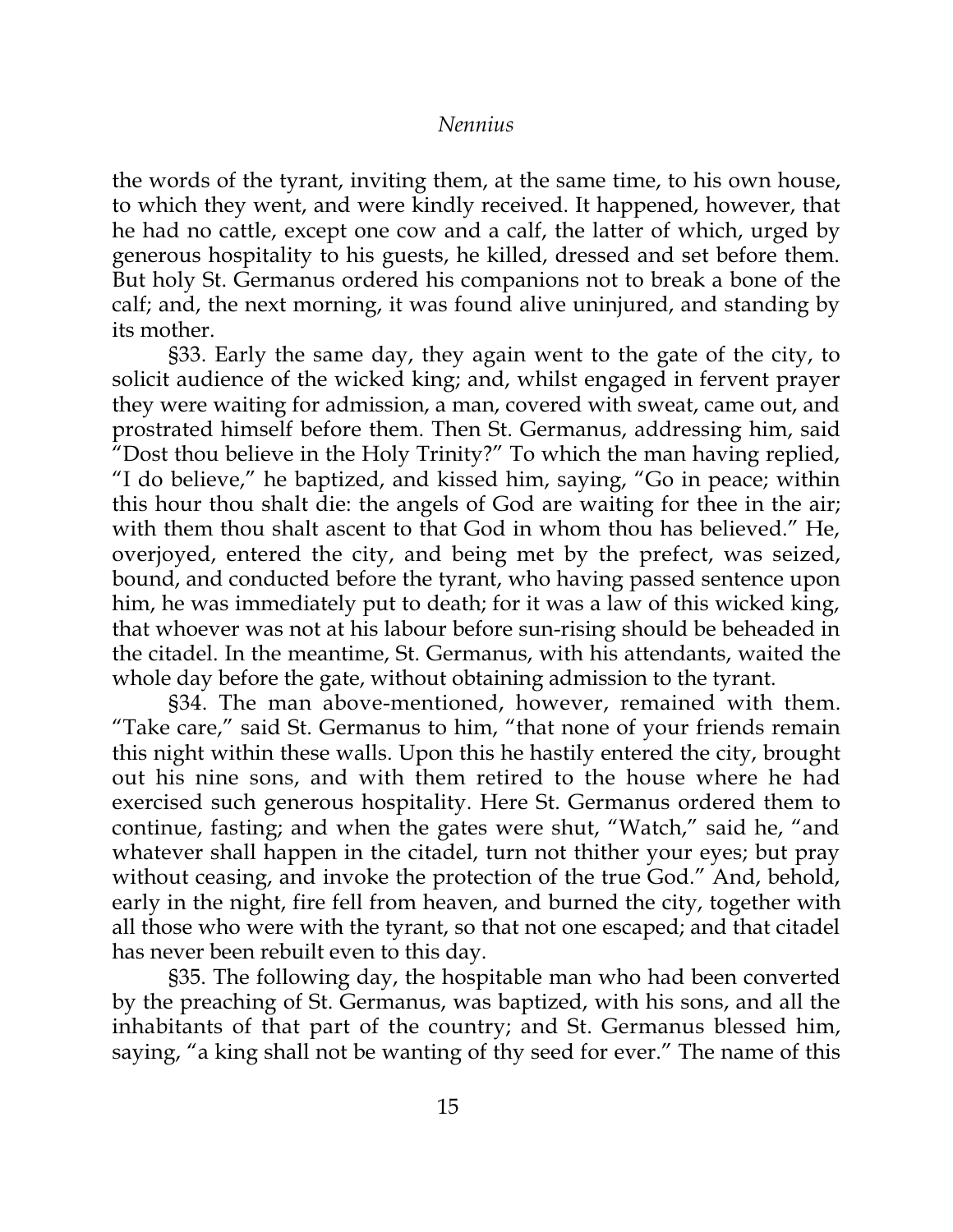person is Catel Drunluc:  $41$  "from henceforward thou shalt be a king all the days of thy life." Thus was fulfilled the prophecy of the Psalmist: "He raiseth up the poor out of the dust, and lifteth up the needy out of the dunghill." And agreeably to the prediction of St. Germanus, from a servant he became a king: all his sons were kings, and from their offspring the whole country of Powys has been governed to this day.

§36. After the Saxons had continued some time in the island of Thanet, Vortigern promised to supply them with clothing and provision, on condition they would engage to fight against the enemies of his country. But the barbarians having greatly increased in number, the Britons became incapable of fulfilling their engagement; and when the Saxons, according to the promise they had received, claimed a supply of provisions and clothing, the Britons replied, "Your number is increased; your assistance is now unneccessary; you may, therefore, return home, for we can no longer support you;" and hereupon they began to devise means of breaking the peace between them.

§37. But Hengist, in whom united craft and penetration, perceiving he had to act with an ignorant king, and a fluctuating people, incapable of opposing much resistance, replied to Vortigern, "We are, indeed, few in number; but, if you will give us leave, we will send to our country for an additional number of forces, with whom we will fight for you and your subjects." Vortigern assenting to this proposal, messengers were despatched to Scythia, where selecting a number of warlike troops, they returned with sixteen vessels, bringing with them the beautiful daughter of Hengist. And now the Saxon chief prepared an entertainment, to which he invited the king, his officers, and Ceretic, his interpreter, having previously enjoined his daughter to serve them so profusely with wine and ale, that they might soon become intoxicated. This plan succeeded; and Vortigern, at the instigation of the devil, and enamoured with the beauty of the damsel, demanded her, through the medium of his interpreter, of the father, promising to give for her whatever he should ask. Then Hengist, who had already consulted with the elders who attended him of the Oghgul42 race, demanded for his daughter the province, called in English, Centland, in British, Ceint (Kent). This cession was made without the knowledge of the king, Guoyrancgonus,  $43$  who then reigned in Kent, and who experienced no inconsiderable share of grief, from seeing his kingdom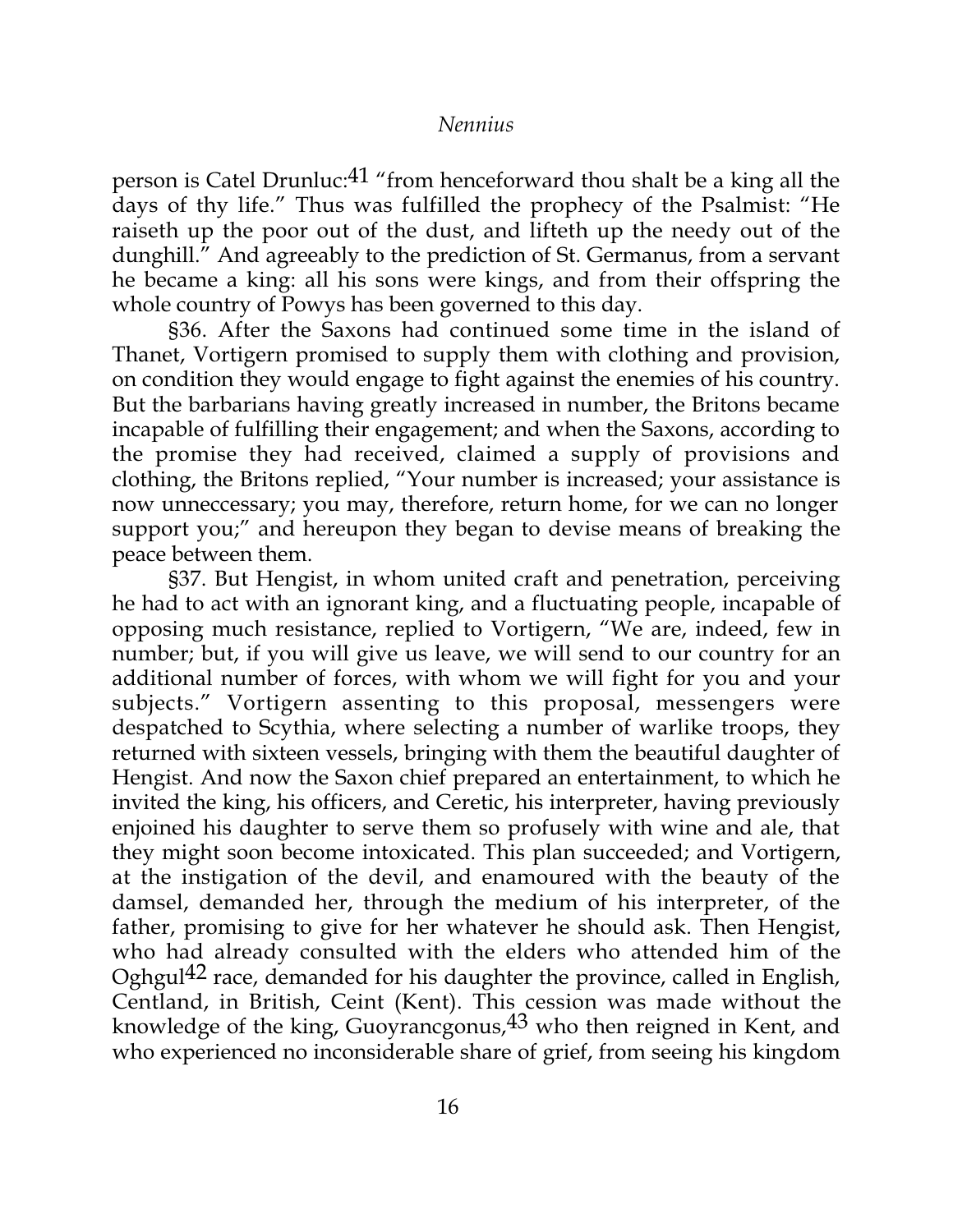thus clandestinely, fraudulently, and imprudently resigned to foreigners. Thus the maid was delivered up to the king, who slept with her, and loved her exceedingly.

§38. Hengist, after this, said to Vortigern, "I will be to you both a father and an adviser; despise not my counsels, and you shall have no reason to fear being conquered by any man or any nation whatever; for the people of my country are strong, warlike, and robust: if you approve, I will send for my son and his brother, both valiant men, who at my invitation will fight against the Scots, and you can give them the countries in the north, near the wall called *Gual.*"44 The incautious sovereign having assented to this, Octa and Ebusa arrived with forty ships. In these they sailed round the country of the Picts, laid waste the Orkneys, and took possession of many regions, even to the Pictish confines.45

But Hengist continued, by degrees, sending for ships from his own country, so that some islands whence they came were left without inhabitants; and whilst his people were increasing in power and number, they came to the above-named province of Kent.

§39. In the meantime, Vortigern, as if desirous of adding to the evils he had already occasioned, married his own daughter, by whom he had a son. When this was made known to St. Germanus, he came, with all the British clergy, to reprove him: and whilst a numerous assembly of the ecclesiastics and laity were in consultation, the weak king ordered his daughter to appear before them, and in the presence of all to present her son to St. Germanus, and declare that he was the father of the child. The immodest<sup>46</sup> woman obeyed; and St. Germanus, taking the child, said, "I will be a father to you, my son; nor will I dismiss you till a razor, scissors, and comb, are given to me, and it is allowed you to give them to your carnal father." The child obeyed St. Germanus, and going to his father Vortigern, said to him, "Thou art my father; shave and cut the hair of my head." The king blushed, and was silent; and, without replying to the child, arose in great anger, and fled from the presence of St. Germanus, execrated and condemned by the whole synod.

§40. But soon after, calling together his twelve wise men, to consult what was to be done, they said to him, "Retire to the remote boundaries of your kingdom; there build and fortify a city  $47$  to defend yourself, for the people you have received are treacherous; they are seeking to subdue you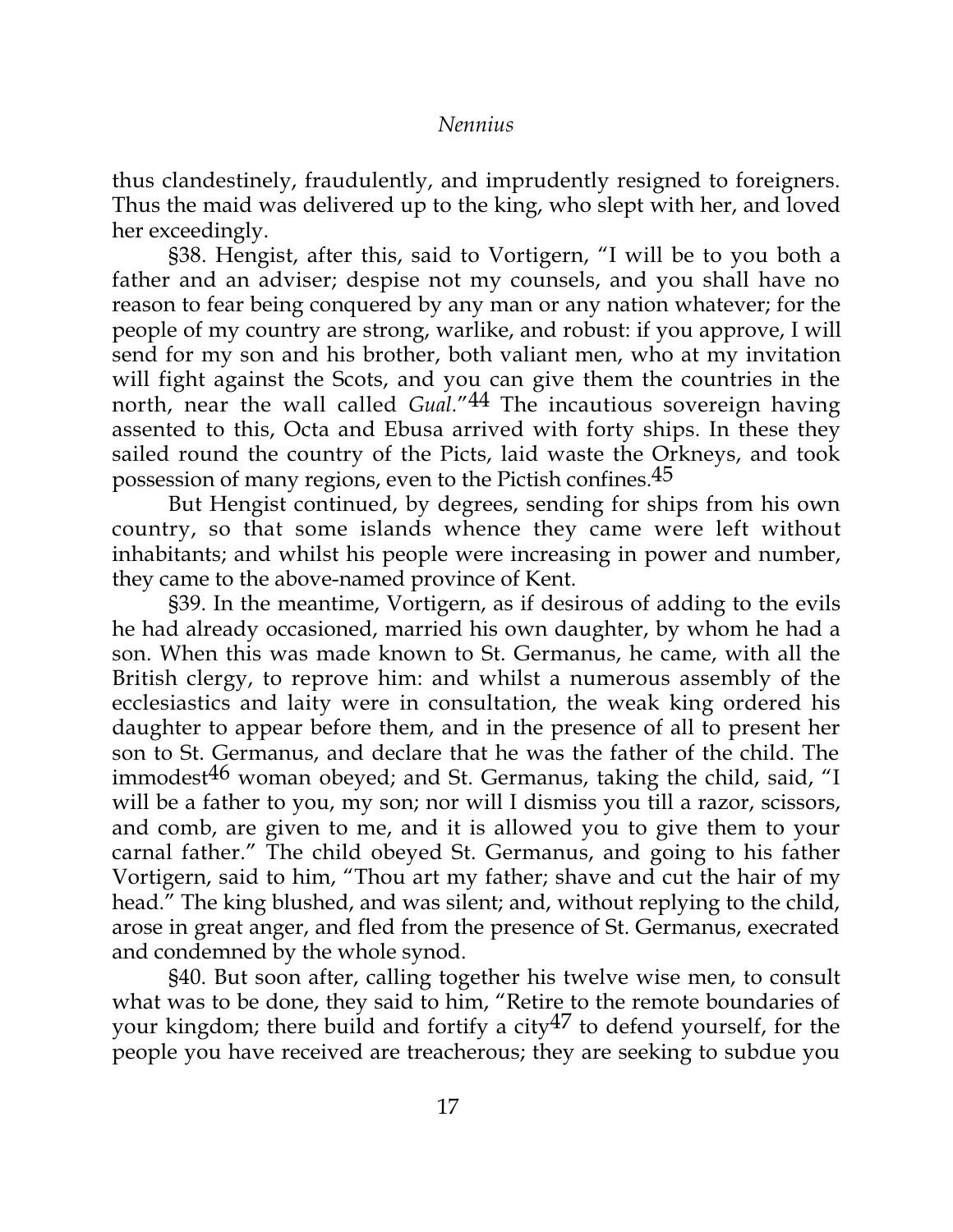by stratagem, and, even during your life, to seize upon all the countries subject to your power; how much more will they attempt, after your death!" The king, pleased with this advice, departed with his wise men, and travelled through many parts of his territories, in search of a place convenient for the purpose of building a citadel. Having, to no purpose, travelled far and wide, they came at length to a province called Guenet;  $48$ and having surveyed the mountains of Heremus,  $49$  they discovered, on the summit of one of them, a situation, adapted to the construction of a citadel. Upon this, the wise men said to the king, "Build here a city: for, in this place, it will ever be secure against the barbarians." Then the king sent for artificers, carpenters, stone-masons, and collected all the materials requisite to building; but the whole of these disappeared in one night, so that nothing remained of what had been provided for the constructing of the citadel. Materials were, therefore, from all parts, procured a second and third time, and again vanished as before, leaving and rendering every effort ineffectual. Vortigern inquired of his wise men the cause of this opposition to his undertaking, and of so much useless expense of labour, They replied, "You must find a child born without a father, put him to death, and sprinkle with his blood the ground on which the citadel is to be built, or you will never accomplish your purpose."

§41. In consequence of this reply, the king sent messengers throughout Britain, in search of a child born without a father. After having inquired in all the provinces, they came to the field of  $E$ lecti,  $50$  in the district of Glevesing,  $51$  where a party of boys were playing at ball. And two of them quarrelling, one said to the other, "O boy without a father, no good will ever happen to you." Upon this, the messengers diligently inquired of the mother and the other boys, whether he had had a father. Which his mother denied, saying, "In what manner he was conceived I know not, for I have never had intercourse with any man;" and then she solemnly affirmed that he had no mortal father. The boy was, therefore, led away, and conducted before Vortigern the king.

§42. A meeting took place the next day for the purpose of putting him to death. Then the boy said to the king, "Why have your servants brought me hither?" "That you may be put to death," replied the king, "and that the ground on which my citadel is to stand, may be sprinkled with your blood, without which I shall be unable to build it." "Who," said the boy,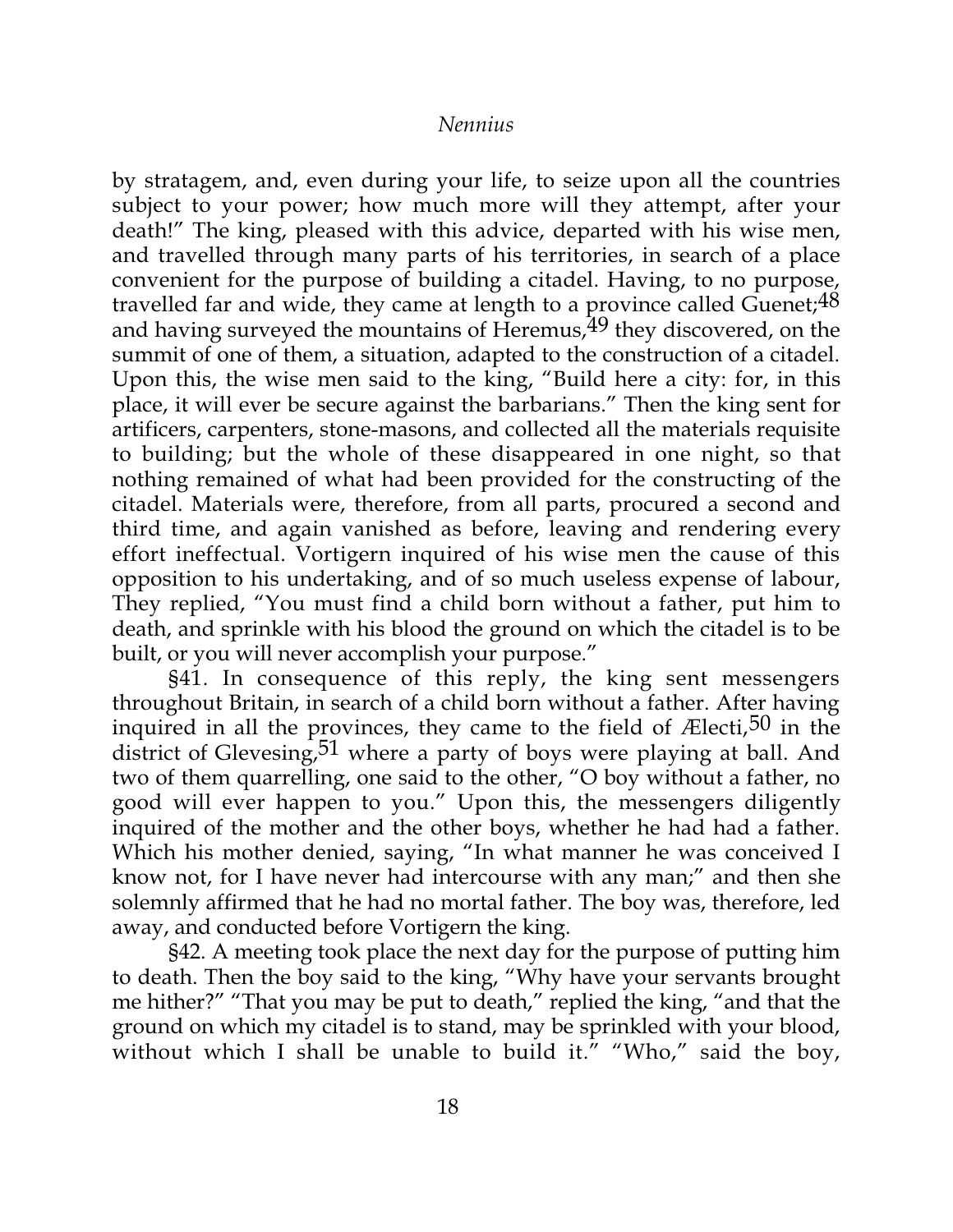"instructed you to do this?" "My wise men," answered the king. "Order them hither," returned the boy; this being complied with, he thus questioned them: "By what means was it revealed to you that this citadel could not be built, unless the spot were previously sprinkled with my blood? Speak without disguise, and declare who discovered me to you;" then turning to the king, "I will soon," said he, "unfold to you every thing; but I desire to question your wise men, and wish them to disclose to you what is hidden under this pavement:" they acknowledging their ignorance, "there is," said he, "a pool; come and dig:" they did so, and found the pool. "Now," continued he, "tell me what is in it;" but they were ashamed, and made no reply. "I," said the boy, "can discover it to you: there are two vases in the pool;" they examined and found it so: continuing his questions, "What is in the vases?" they were silent: "there is a tent in them," said the boy; "separate them, and you shall find it so;" this being done by the king's command, there was found in them a folded tent. The boy, going on with his questions, asked the wise men what was in it? But they not knowing what to reply, "There are," said he, "two serpents, one white and the other red; unfold the tent;" they obeyed, and two sleeping serpents were discovered; "consider attentively," said the boy, "what they are doing." The serpents began to struggle with each other; and the white one, raising himself up, threw down the other into the middle of the tent, and sometimes drove him to the edge of it; and this was repeated thrice. At length the red one, apparently the weaker of the two, recovering his strength, expelled the white one from the tent; and the latter being pursued through the pool by the red one, disappeared. Then the boy, asking the wise men what was signified by this wonderful omen, and they expressing their ignorance, he said to the king, "I will now unfold to you the meaning of this mystery. The pool is the emblem of this world, and the tent that of your kingdom: the two serpents are two dragons; the red serpent is your dragon, but the white serpent is the dragon of the people who occupy several provinces and districts of Britain, even almost from sea to sea: at length, however, our people shall rise and drive away the Saxon race from beyond the sea, whence they originally came; but do you depart from this place, where you are not permitted to erect a citadel; I, to whom fate has allotted this mansion, shall remain here; whilst to you it is incumbent to seek other provinces, where you may build a fortress." "What is your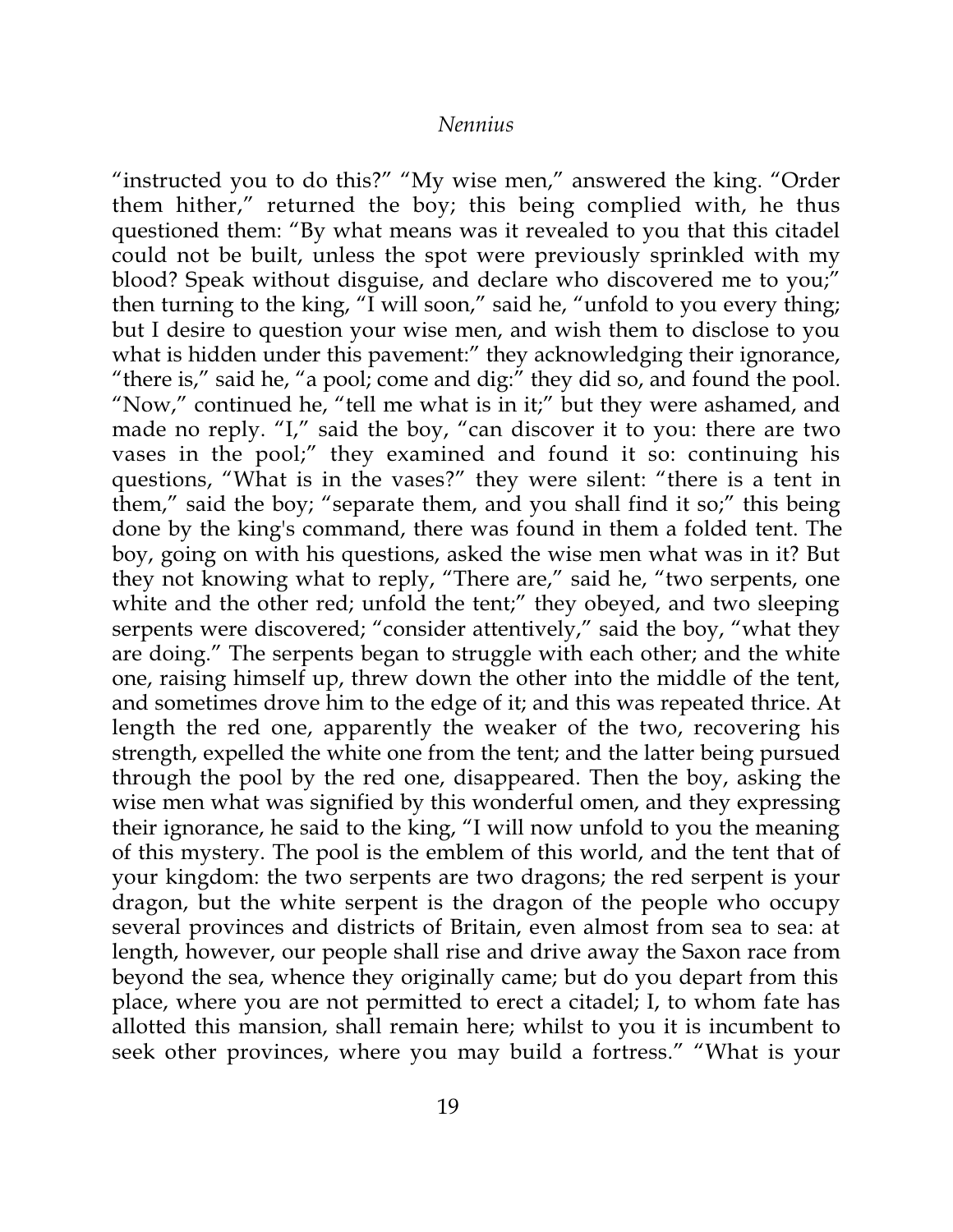name?" asked the king; "I am called Ambrose (in British Embresguletic)," returned the boy; and in answer to the king's question, "What is your origin?" he replied, "A Roman consul was my father."

Then the king assigned him that city, with all the western Provinces of Britain; and departing with his wise men to the sinistral district, he arrived in the region named Gueneri, where he built a city which, according to his name, was called Cair Guorthegirn.<sup>52</sup>

§43. At length Vortimer, the son of Vortigern, valiantly fought against Hengist, Horsa, and his people; drove them to the isle of Thanet, and thrice enclosed them within it, and beset them on the Western side.

The Saxons now despatched deputies to Germany to solicit large reinforcements, and an additional number of ships: having obtained these, they fought against the kings and princes of Britain, and sometimes extended their boundaries by victory, and sometimes were conquered and driven back.

§44. Four times did Vortimer valorously encounter the enemy;<sup>53</sup> the first has been mentioned, the second was upon the river Darent, the third at the Ford, in their language called Epsford, though in ours Set thirgabail,  $54$  there Horsa fell, and Catigern, the son of Vortigern; the fourth battle he fought was near the stone<sup>55</sup> on the shore of the Gallic sea, where the Saxons being defeated, fled to their ships.

After a short interval Vortimer died; before his decease, anxious for the future prosperity of his country, he charged his friends to inter his body at the entrance of the Saxon port, viz. upon the rock where the Saxons first landed; "for though," said he, "they may inhabit other parts of Britain, yet if you follow my commands, they will never remain in this island." They imprudently disobeyed this last injunction, and neglected to bury him where he had ap- pointed. $56$ 

§45. After this the barbarians became firmly incorporated, and were assisted by foreign pagans; for Vortigern was their friend, on account of the daughter<sup>57</sup> of Hengist, whom he so much loved, that no one durst fight against him—in the meantime they soothed the imprudent king, and whilst practising every appearance of fondness, were plotting with his enemies. And let him that reads understand, that the Saxons were victorious, and ruled Britain, not from their superior prowess, but on account of the great sins of the Britons: God so permitting it.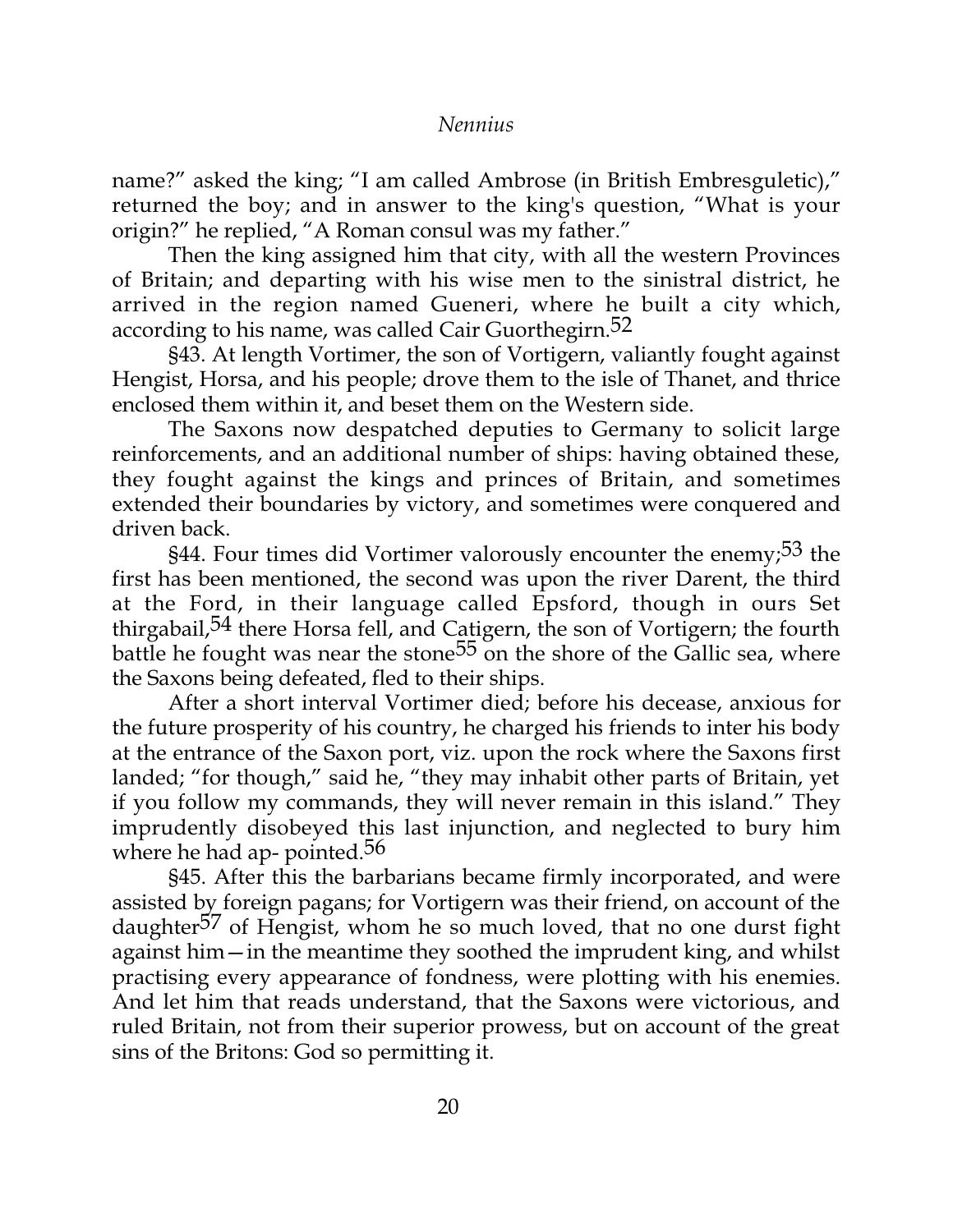For what wise man will resist the wholesome counsel of God? The Almighty is the King of kings, and the Lord of lords, ruling and judging every one, according to his own pleasure.

After the death of Vortimer, Hengist being strengthened by new accessions, collected his ships, and calling his leaders together, consulted by what stratagem they might overcome Vortigern and his army; with insidious intention they sent messengers to the king, with offers of peace and perpetual friendship; unsuspicious of treachery, the monarch, after advising with his elders, accepted the proposals.

§46. Hengist, under pretence of ratifying the treaty, prepared an entertainment, to which he invited the king, the nobles, and military officers, in number about three hundred; speciously concealing his wicked intention, he ordered three hundred Saxons to conceal each a knife under his feet, and to mix with the Britons; "and when," said he, "they are sufficiently inebriated, &c. cry out, `Nimed eure Saxes,' then let each draw his knife, and kill his man; but spare the king, on account of his marriage with my daughter, for it is better that he should be ransomed than killed."58

The king with his company, appeared at the feast; and mixing with the Saxons, who, whilst they spoke peace with their tongues, cherished treachery in their hearts, each man was placed next to his enemy.

After they had eaten and drunk, and were much intoxicated, Hengist suddenly vociferated, "Nimed eure Saxes!" and instantly his adherents drew their knives, and rushing upon the Britons, each slew him that sat next to him, and there was slain three hundred of the nobles of Vortigern. The king being a captive, purchased his redemption, by delivering up the three provinces of East, South, and Middle Sex, besides other districts at the option of his betrayers.

§47. St. Germanus admonished Vortigern to turn to the true God, and abstain from all unlawful intercourse with his daughter; but the unhappy wretch fled for refuge to the province Guorthegirnaim,<sup>59</sup> so called from his own name, where he concealed himself with his wives: but St. Germanus followed him with all the British clergy, and upon a rock prayed for his sins during forty days and forty nights.

The blessed man was unanimously chosen commander against the Saxons. And then, not by the clang of trumpets, but by praying, singing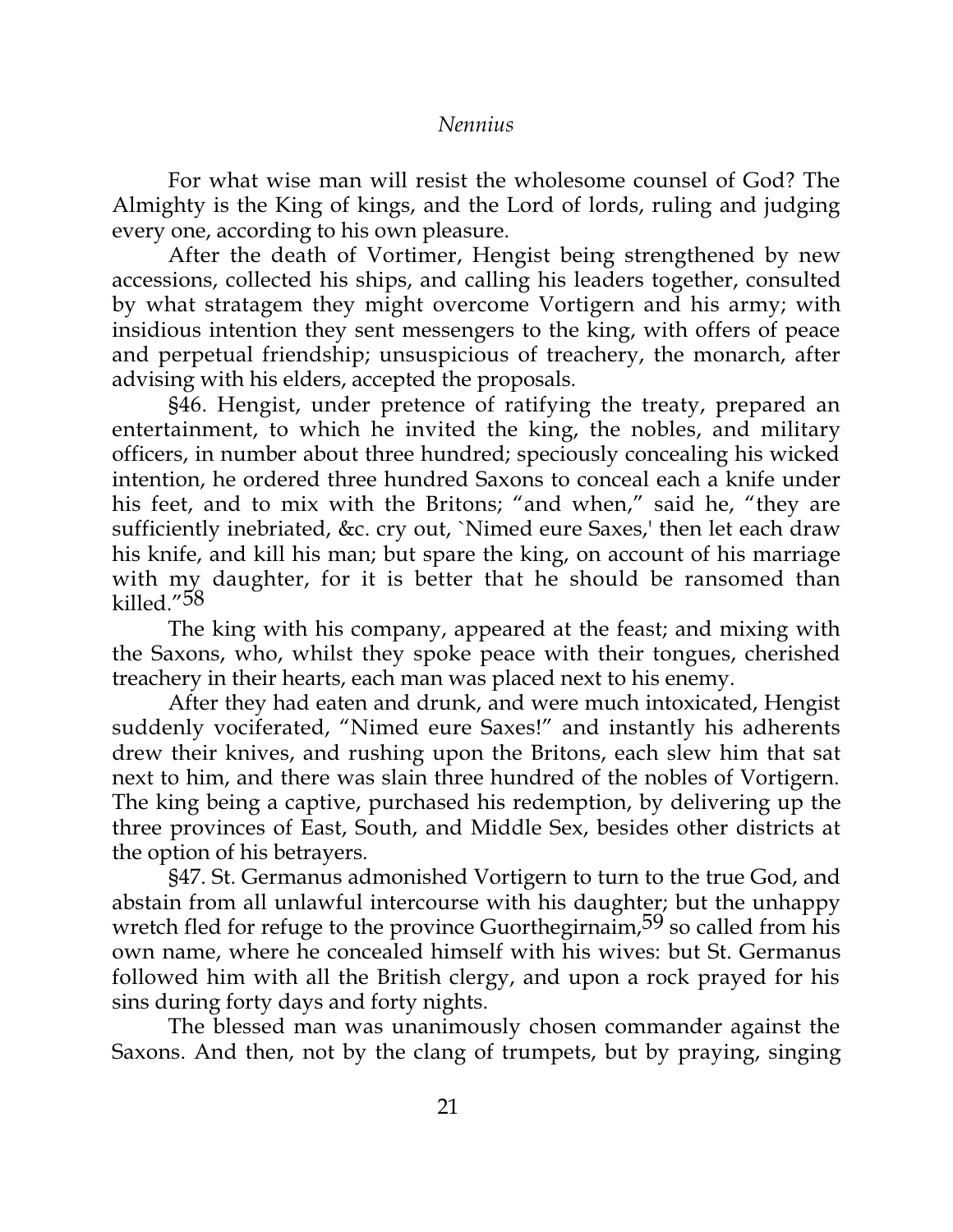hallelujah, and by the cries of the army to God, the enemies were routed, and driven even to the sea. $60$ 

Again Vortigern ignominiously flew from St. Germanus to the kingdom of the Dimetae, where, on the river  $Towy<sub>1</sub>$ , the built a castle, which he named Cair Guothergirn. The saint, as usual, followed him there, and with his clergy fasted and prayed to the Lord three days, and as many nights. On the third night, at the third hour, fire fell suddenly from heaven, and totally burned the castle. Vortigern, the daughter of Hengist, his other wives, and all the inhabitants, both men and women, miserably perished: such was the end of this unhappy king, as we find written in the life of St. Germanus.

§48. Others assure us, that being hated by all the people of Britain, for having received the Saxons, and being publicly charged by St. Germanus and the clergy in the sight of God, he betook himself to flight; and, that deserted and a wanderer, he sought a place of refuge, till broken hearted, he made an ignominious end.

Some accounts state, that the earth opened and swallowed him up, on the night his castle was burned; as no remains were discovered the following morning, either of him, or of those who were burned with him.

He had three sons: the eldest was Vortimer, who, as we have seen, fought four times against the Saxons, and put them to flight; the second Categirn, who was slain in the same battle with Horsa; the third was Pascent, who reigned in the two provinces Builth and Guorthegirnaim, <sup>62</sup> after the death of his father. These were granted him by Ambrosius, who was the great king among the kings of Britain. The fourth was Faustus, born of an incestuous marriage with his daughter, who was brought up and educated by St. Germanus. He built a large monastery on the banks of the river Renis, called after his name, and which remains to the present period.63

§49. This is the genealogy of Vortigern, which goes back to Fernvail,  $64$  who reigned in the kingdom of Guorthegirnaim,  $65$  and was the son of Teudor; Teudor was the son of Pascent; Pascent of Guoidcant; Guoidcant of Moriud; Moriud of Eltat; Eltat of Eldoc; Eldoc of Paul; Paul of Meuprit; Meuprit of Braciat; Braciat of Pascent; Pascent of Guorthegirn, Guorthegirn of Guortheneu; Guortheneu of Guitaul; Guitaul of Guitolion; Guitolion of Gloui. Bonus, Paul, Mauron, Guotelin, were four brothers,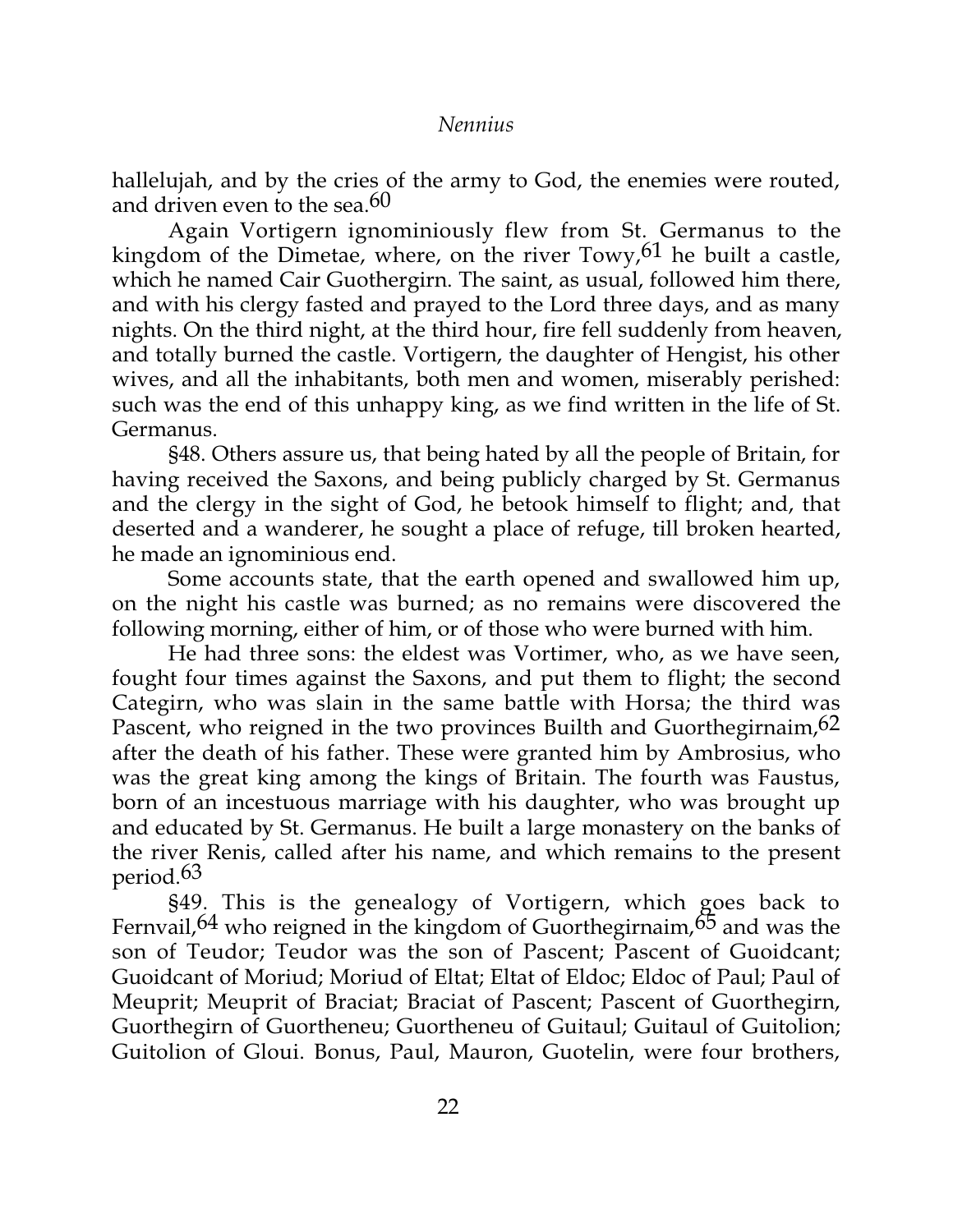who built Gloiuda, a great city upon the banks of the river Severn, and in British is called Cair Gloui, in Saxon, Gloucester. Enough has been said of Vortigern.

§50. St. Germanus, after his death, returned into his own country. At<sup>66</sup> that time, the Saxons greatly increased in Britain, both in strength and numbers. And Octa, after the death of his father Hengist, came from the sinistral part of the island to the kingdom of Kent, and from him have proceeded all the kings of that province, to the present period.

Then it was, that the magnanimous Arthur, with all the kings and military force of Britain, fought against the Saxons. And though there were many more noble than himself, yet he was twelve times chosen their commander, and was as often conqueror. The first battle in which he was engaged, was at the mouth of the river Gleni.<sup>67</sup> The second, third, fourth, and fifth, were on another river, by the Britons called Duglas,  $68$  in the region Linuis. The sixth, on the river Bassas.69 The seventh in the wood Celidon, which the Britons call Cat Coit Celidon.<sup>70</sup> The eighth was near Gurnion castle,  $71$  where Arthur bore the image of the Holy Virgin,  $72$ mother of God, upon his shoulders, and through the power of our Lord Jesus Christ, and the holy Mary, put the Saxons to flight, and pursued them the whole day with great slaughter.73 The ninth was at the City of Legion,74Exeter. which is called Cair Lion. The tenth was on the banks of the river Trat Treuroit.75 The eleventh was on the mountain Breguoin, which we call Cat Bregion.<sup>76</sup> The twelfth was a most severe contest, when Arthur penetrated to the hill of Badon.<sup>77</sup> In this engagement, nine hundred and forty fell by his hand alone, no one but the Lord affording him assistance. In all these engagements the Britons were successful. For no strength can avail against the will of the Almighty.

The more the Saxons were vanquished, the more they sought for new supplies of Saxons from Germany; so that kings, commanders, and military bands were invited over from almost every province. And this practice they continued till the reign of Ida, who was the son of Eoppa; he, of the Saxon race, was the first king in Bernicia, and in Cair Ebrauc (York).

When Gratian Aequantius was consul at Rome, because then the whole world was governed by the Roman consuls, the Saxons were received by Vortigern in the year of our Lord four hundred and fortyseven, and to the year in which we now write, five hundred and forty-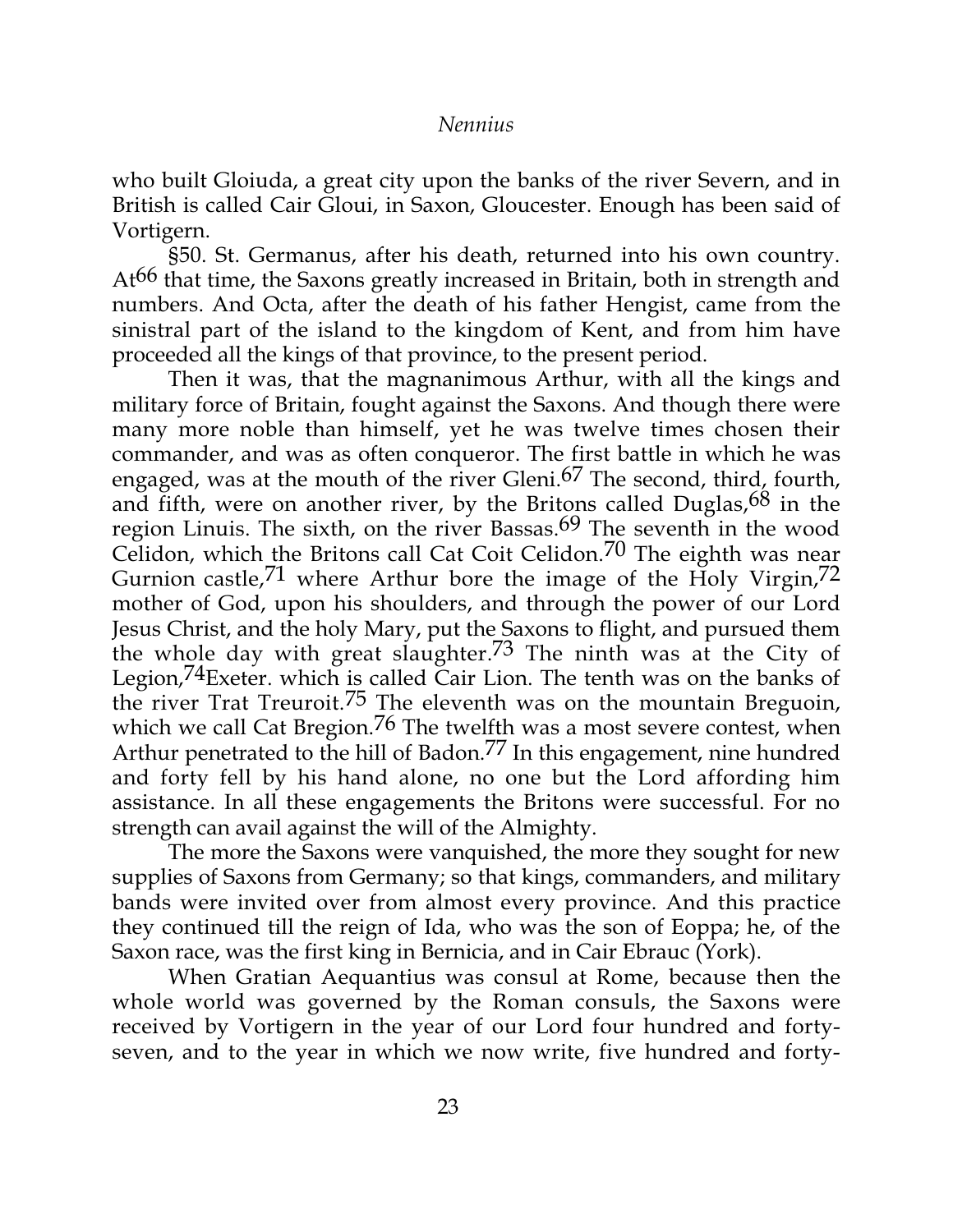seven. And whosoever shall read herein may receive instruction, the Lord Jesus Christ affording assistance, who, co-eternal with the Father and the Holy Ghost, lives and reigns for ever and ever. Amen.

In those days Saint Patrick was captive among the Scots. His master's name was Milcho, to whom he was a swineherd for seven years. When he had attained the age of seventeen he gave him his liberty. By the divine impulse, he applied himself to reading of the Scriptures, and afterwards went to Rome; where, replenished with the Holy Spirit, he continued a great while, studying the sacred mysteries of those writings. During his continuance there, Palladius, the first bishop, was sent by pope Celestine to convert the Scots [the Irish]. But tempests and signs from God prevented his landing, for no one can arrive in any country, except it be allowed from above; altering therefore his course from Ireland, he came to Britain and died in the land of the Picts.<sup>78</sup>

§51. The death of Palladius being known, the Roman patricians, Theodosius and Valentinian, then reigning, pope Celestine sent Patrick to convert the Scots to the faith of the Holy Trinity; Victor, the angel of God, accompanying, admonishing, and assisting him, and also the bishop Germanus.

Germanus then sent the ancient Segerus with him as a venerable and praiseworthy bishop, to king Amatheus,<sup>79</sup> who lived near, and who had prescience of what was to happen; he was consecrated bishop in the reign of that king by the holy pontiff,  $80$  assuming the name of Patrick, having hitherto been known by that of Maun; Auxilius, Isserninus, and other brothers were ordained with him to inferior degrees.

§52. Having distributed benedictions, and perfected all in the name of the Holy Trinity, he embarked on the sea which is between the Gauls and the Britons; and after a quick passage arrived in Britain, where he preached for some time. Every necessary preparation being made, and the angel giving him warning, he came to the Irish Sea. And having filled the ship with foreign gifts and spiritual treasures, by the permission of God he arrived in Ireland, where he baptized and preached.

§53. From the beginning of the world, to the fifth year of king Logiore, when the Irish were baptized, and faith in the unity of the individual Trinity was published to them, are five thousand three hundred and thirty years.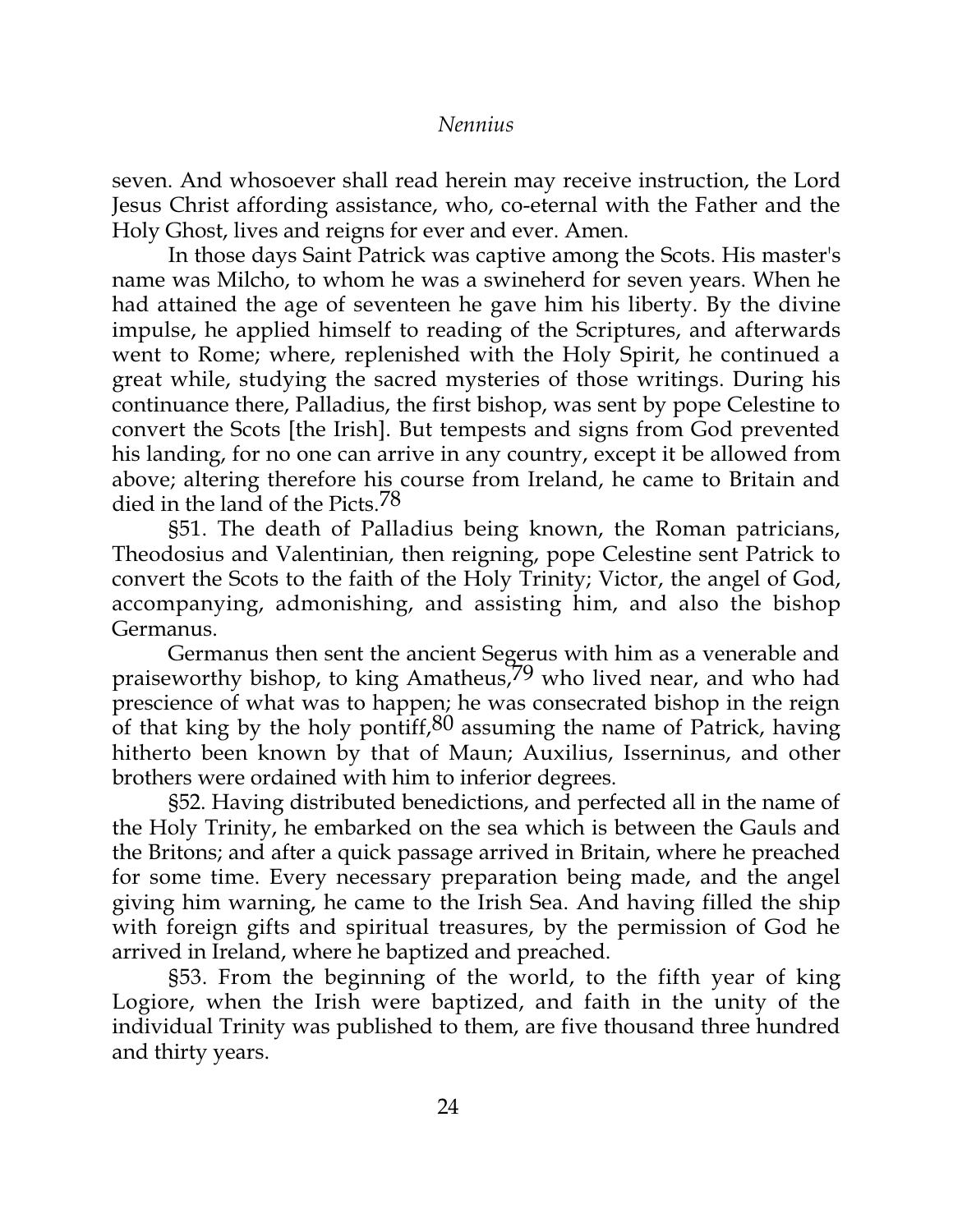§54. Saint Patrick taught the gospel in foreign nations for the space of forty years. Endued with apostolical powers, he gave sight to the blind, cleansed the lepers, gave hearing to the deaf, cast out devils, raised nine from the dead, redeemed many captives of both sexes at his own charge, and set them free in the name of the Holy Trinity. He taught the servants of God, and he wrote three hundred and sixty-five canonical and other books relating to the catholic faith. He founded as many churches, and consecrated the same number of bishops, strengthening them with the Holy Ghost. He ordained three thousand presbyters; and converted and baptized twelve thousand persons in the province of Connaught. And, in one day he baptized seven kings, who were the seven sons of Amalgaid.<sup>81</sup> He continued fasting forty days and nights, on the summit of the mountain Eli, that is Cruachan-Aichle; $82$  and preferred three petitions to God for the Irish, that had embraced the faith. The Scots say, the first was, that he would receive every repenting sinner, even at the latest extremity of life; the second, that they should never be exterminated by barbarians; and the third, that as Ireland  $83$  will be overflowed with water, seven years before the coming of our Lord to judge the quick and the dead, the crimes of the people might be washed away through his intercession, and their souls purified at the last day. He gave the people his benediction from the upper part of the mountain, and going up higher, that he might pray for them; and that if it pleased God, he might see the effects of his labours, there appeared to him an innumerable flock of birds of many coulours, signifying the number of holy persons of both sexes of the Irish nation, who should come to him as their apostle at the day of judgment, to be presented before the tribunal of Christ. After a life spent in the active exertion of good to mankind, St. Patrick, in a healthy old age, passed from this world to the Lord, and changing this life for a better, with the saints and elect of God he rejoices for evermore.

§55. Saint Patrick resembled Moses in four particulars. The angel spoke to him in the burning bush. He fasted forty days and forty nights upon the mountain. He attained the period of one hundred and twenty years. No one knows his sepulchre, nor where he was buried; sixteen  $84$ years he was in captivity. In his twenty-fifth year, he was consecrated bishop by Saint Matheus,  $85$  and he was eighty-five years the apostle of the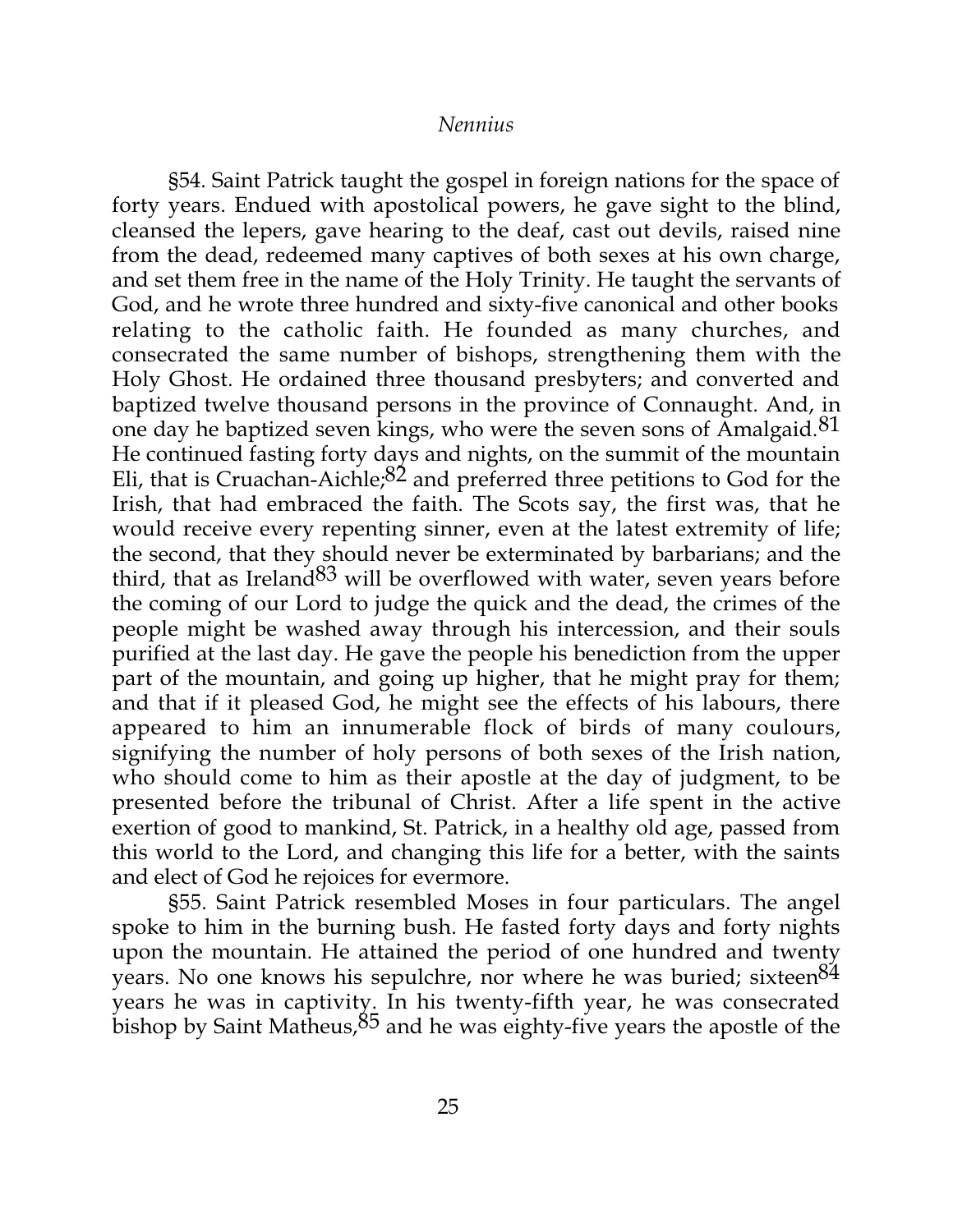Irish. It might be profitable to treat more at large of the life of this saint, but it is now time to conclude this epitome of his labours.86

[Here endeth the life of the holy bishop, Saint Patrick.]

(*After this, the MSS. give as §56, the legend of king Arthur, which in this edition occurs in 50.*)

Genealogy of the kings of Bernicia.87

§57. Woden begat Beldeg, who begat Beornec, who begat Gethbrond, who begat Aluson, who begat Ingwi, who begat Edibrith, who begat Esa, who begat Eoppa, who begat Ida. But Ida had twelve sons, Adda, Belric, Theodric, Ethelric, Theodhere, Osmer, and one queen, Bearnoch, Ealric. Ethelric begat Ethelfrid: the same is Ædlfred Flesaur. For he also had seven sons, Eanfrid, Oswald, Oswin, Oswy, Oswudu, Oslac, Offa. Oswy begat Alfrid, Elfwin, and Egfrid. Egfrid is he who made war against his cousin Brudei, king of the Picts, and he fell therein with all the strength of his army, and the Picts with their king gained the victory; and the Saxons never again reduced the Picts so as to exact tribute from them. Since the time of this war it is called Gueithlin Garan.

But Oswy had two wives, Riemmelth, the daughter of Royth, son of Rum; and Eanfled, the daughter of Edwin, son of Alla.

The genealogy of the kings of Kent.

§58. Hengist begat Octa, who begat Ossa, who begat Eormenric, who begat Ethelbert, who begat Eadbald, who begat Ercombert, who begat Egbert.

The origin of the kings of East-Anglia.

§59. Woden begat Casser, who begat Titinon, who begat Trigil, who begat Rodmunt, who begat Rippa, who begat Guillem Guercha,88 who was the first king of the East Angles. Guercha begat Uffa, who begat Tytillus, who begat Eni, who begat Edric, who begat Aldwulf, who begat Elric.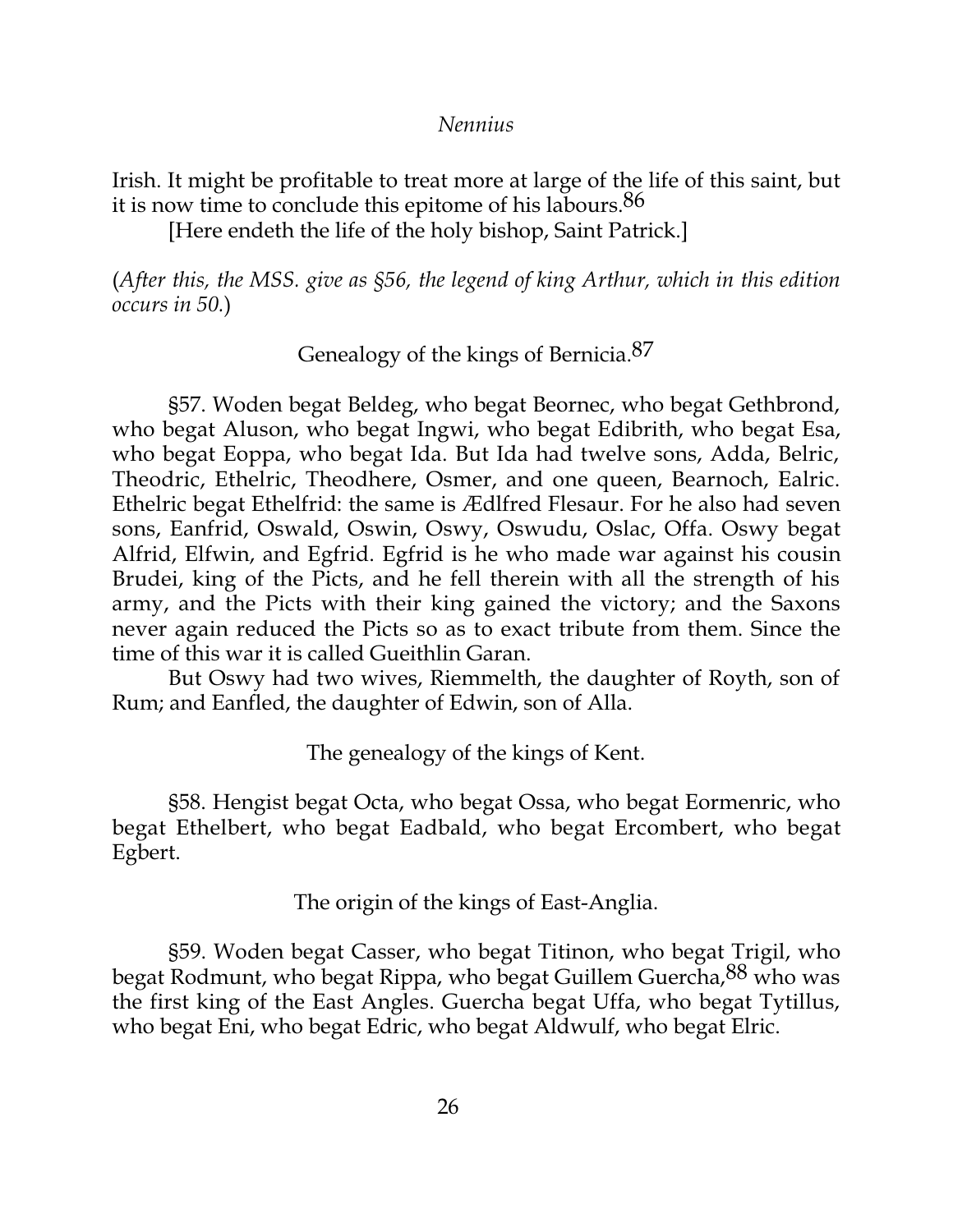## The genealogy of the Mercians.

§60. Woden begat Guedolgeat, who begat Gueagon, who begat Guithleg, who begat Guerdmund, who begat Ossa, who begat Ongen, who begat Eamer, who begat Pubba.89 This Pubba had twelve sons, of whom two are better known to me than the others, that is Penda and Eawa. Eadlit is the son of Pantha, Penda, son of Pubba, Ealbald, son of Alguing, son of Eawa, son of Penda, son of Pubba. Egfert, son of Offa, son of Thingferth, son of Enwulf, son of Ossulf, son of Eawa, son of Pubba.

## The kings of the Deiri.

§61. Woden begat Beldeg, Brond begat Siggar, who begat Sibald, who begat Zegulf, who begat Soemil, who first separated<sup>90</sup> Deur from Berneich (*Deira* from *Bernicia.*) Soemil begat Sguerthing, who begat Giulglis, who begat Ulfrea, who begat Iffi, who begat Ulli, Edwin, Osfrid and Eanfrid. There were two sons of Edwin, who fell with him in battle at Meicen, 91 and the kingdom was never renewed in his family, because not one of his race escaped from that war; but all were slain with him by the army of Catguollaunus,  $92 \text{ king of the Guendota. Oswy began Egfrid, the same is}$ Ailguin, who begat Oslach, sho begat Alhun, who begat Adlsing, who begat Echun, who begat Oslaph. Ida begat Eadric, who begat Ecgulf, who begat Leodwald, who begat Eata, the same is Glinmaur, who begat Eadbert and Egbert, who was the first bishop of their nation.

Ida, the son of Eoppa, possessed countries on the left-hand side of Britain, *i.e.* of the Humbrian sea, and reigned twelve years, and united<sup>93</sup> Dynguayth Guarth-Berneich.

§62. Then Dutgirn at that time fought bravely against the nation of the Angles. At that time, Talhaiarn Cataguen<sup>94</sup> was famed for poetry, and Neirin, and Taliesin and Bluchbard, and Cian, who is called Guenith Guaut, were all famous at the same time in British poetry.

The great king, Mailcun,95 reigned among the Britons, *i.e.* in the district of Guenedota, because his great-great-grandfather, Cunedda, with his twelve sons, had come before from the left-hand part, *i.e.* from the country which is called Manau Gustodin, one hundred and forty-six years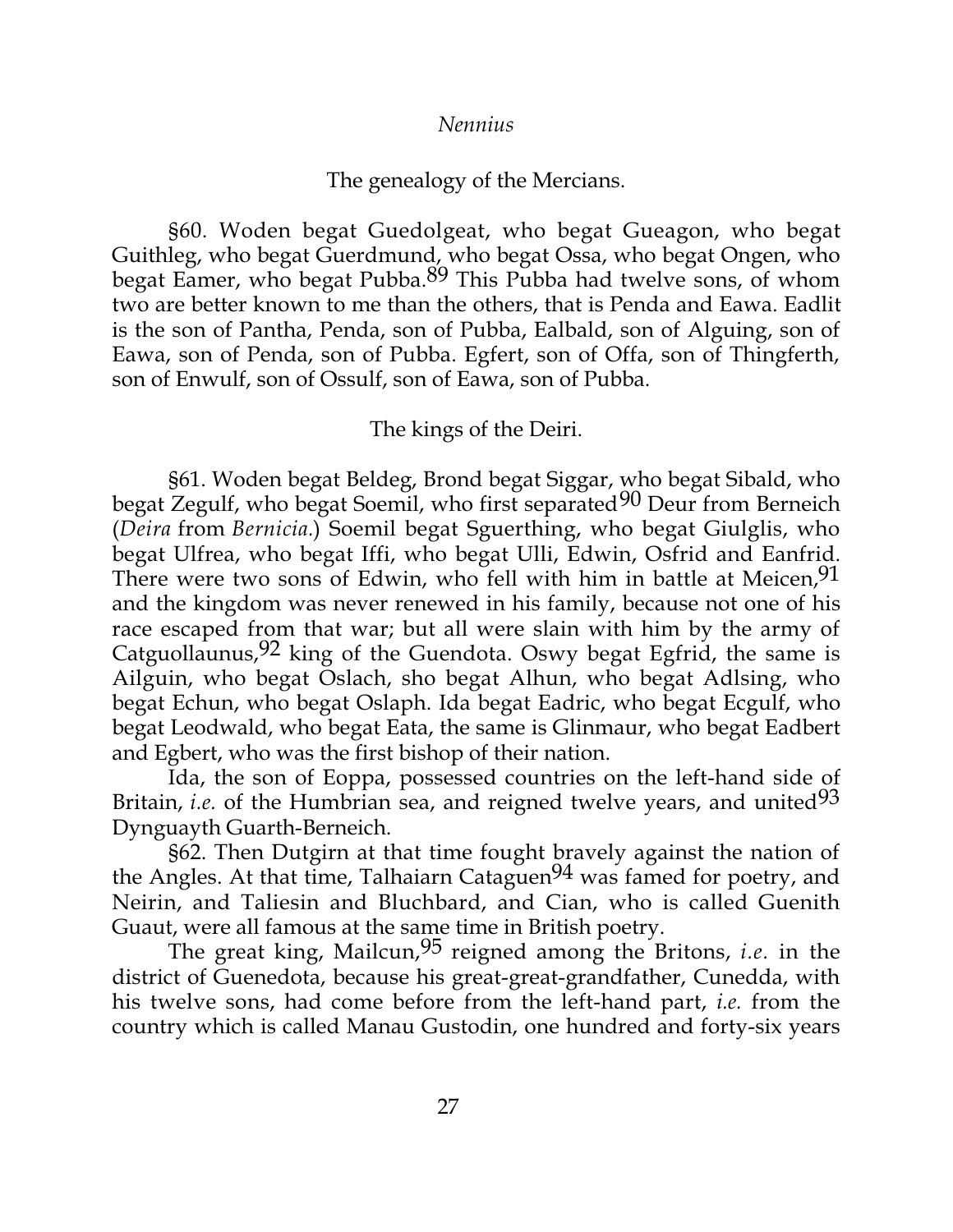before Mailcun reigned, and expelled the Scots with much slaughter from those countries, and they never returned again to inhabit them.

§63. Adda, son of Ida, reigned eight years; Ethelric, son of Adda, reigned four years. Theodoric, son of Ida, reigned seven years. Freothwulf reigned six years. In whose time the kingdom of Kent, by the mission of Gregory, received baptism. Hussa reigned seven years. Against him fought four kings, Urien, and Ryderthen, and Guallauc, and Morcant. Theodoric fought bravely, together with his sons, against that Urien. But at that time sometimes the enemy and sometimes our countrymen were defeated, and he shut them up three days and three nights in the island of Metcaut; and whilst he was on an expedition he was murdered, at the instance of Morcant, out of envy, because he possessed so much superiority over all the kings in military science. Eadfered Flesaurs reigned twelve years in Bernicia, and twelve others in Deira, and gave to his wife Bebba, the town of Dynguoaroy, which from her is called Bebbanburg.96

Edwin, son of Alla, reigned seventeen years, seized on Elmete, and expelled Cerdic, its king. Eanfled, his daughter, received baptism, on the twelfth day after Pentecost, with all her followers, both men and women. The following Easter Edwin himself received baptism, and twelve thousand of his subjects with him. If any one wishes to know who baptized them, it was Rum Map Urbgen:<sup>97</sup> he was engaged forty days in baptizing all classes of the Saxons, and by his preaching many believed on Christ.

§64. Oswald son of Ethelfrid, reigned nine years; the same is Oswald Llauiguin;<sup>98</sup> he slew Catgublaun (Cadwalla),<sup>99</sup> king of Guenedot,  $100$  in the battle of Catscaul,  $101$  with much loss to his own army. Oswy, son of Ethelfrid, reigned twenty-eight years and six months. During his reign, there was a dreadful mortality among his subjects, when Catgualart (Cadwallader) was king among the Britons, succeeding his father, and he himself died amongst the rest.<sup>102</sup> He slew Penda in the field of Gai, and now took place the slaughter of Gai Campi, and the kings of the Britons, who went out with Penda on the expedition as far as the city of Judeu, were slain.

§65. Then Oswy restored all the wealth, which was with him in the city, to Penda; who distributed it among the kings of the Britons, that is Atbert Judeu. But Catgabail alone, king of Guenedot, rising up in the night, escaped, together with his army, wherefore he was called Catgabail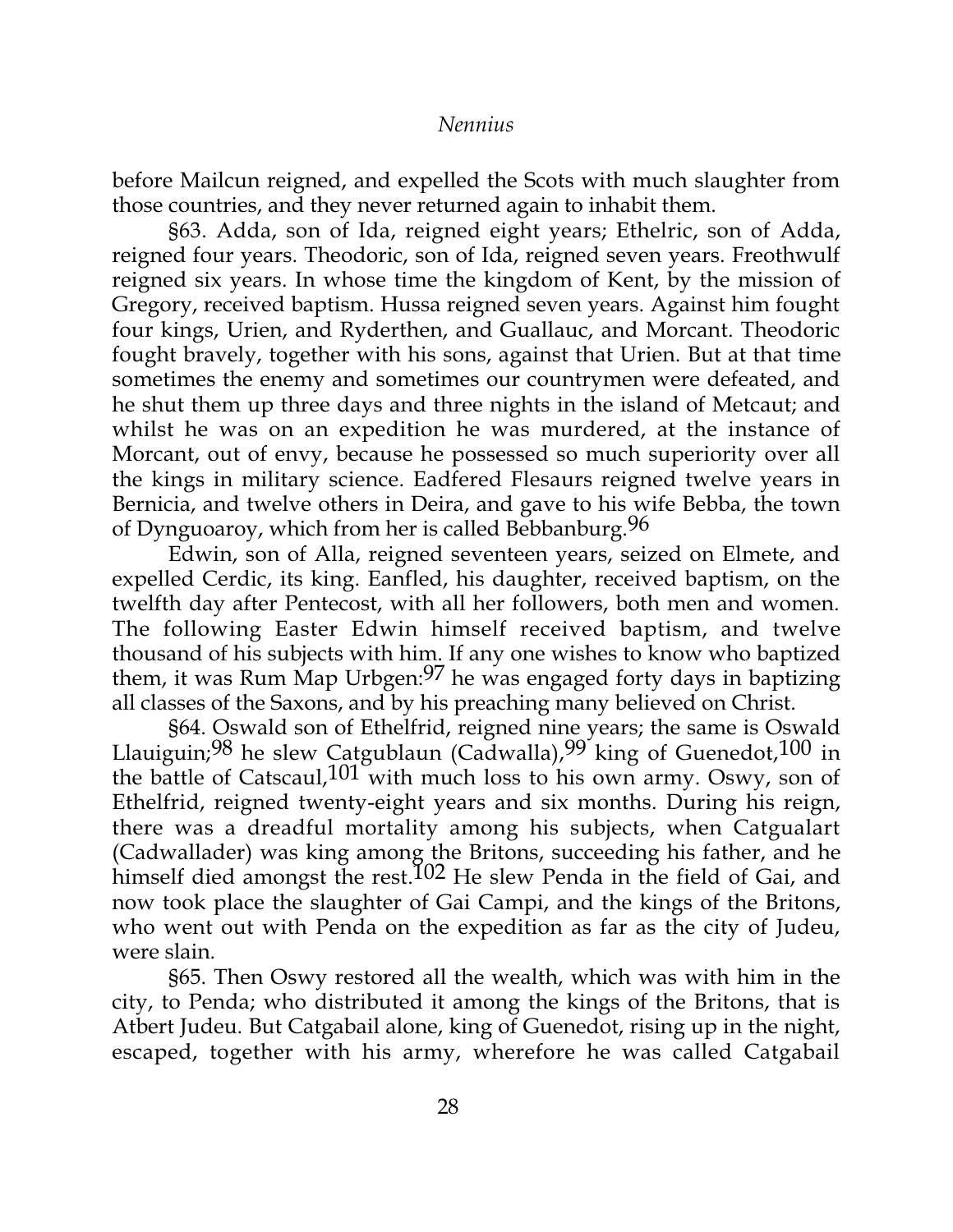Catguommed. Egfrid, son of Oswy, reigned nine years. In his time the holy bishop Cuthbert died in the island of Medcaut.103 It was he who made war against the Picts, and was by them slain.

Penda, son of Pybba, reigned ten years; he first separated the kingdom of Mercia from that of the North-men, and slew by treachery Anna, king of the East Anglians, and St. Oswald, king of the North-men. He fought the battle of Cocboy, in which fell Eawa, son of Pybba, his brother, king of the Mercians, and Oswald, king of the North-men, and he gained the victory by diabolical agency. He was not baptized, and never believed in God.

§66. From the beginning of the world to Constantinus and Rufus, are found to be five thousand six hundred and fifty-eight years.

Also from the two consuls, Rufus and Rubelius, to the consul Stilicho, are three hundred and seventy-three years.

Also from Stilicho to Valentinian, son of Placida, and the reign of Vortigern, are twenty-eight years.

And from the reign of Vortigern to the quarrel between Guitolinus and Ambrosius, are twelve years, which is Guoloppum, that is Catgwaloph.104 Vortigern reigned in Britain when Theodosius and Valentinian were consuls, and in the fourth year of his reign the Saxons came to Britain, in the consulship of Felix and Taurus, in the four hundredth year from the incarnation of our Lord Jesus Christ.

From the year in which the Saxons came into Britain, and were received by Vortigern, to the time of Decius and Valerian, are sixty-nine years.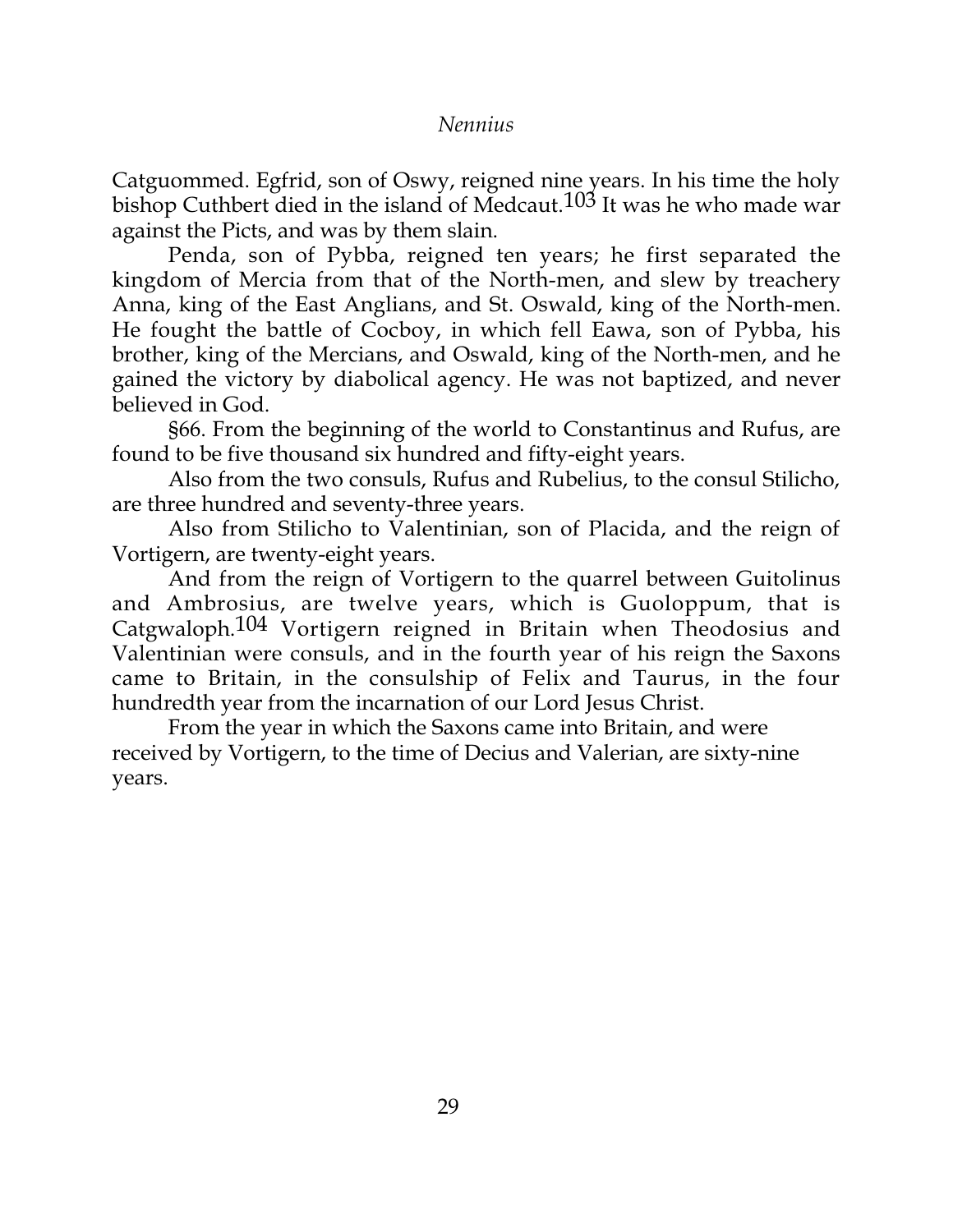# **Notes**

1Or Elvod, bishop of Bangor, A.D. 755, who first adopted in the Cambrian church the new cycle for regulating Easter.

2And forty, according to Stevenson's new edition. The rest of this chronology is much contracted in several of the manuscripts, and hardly two of them contain it exactly the same.

<sup>3</sup>This list of the Roman emperors who visited Britain, is omitted in many of the MSS.

4V.R. Twenty-eight, twenty-one.

5Site unknown.

6Inis-gueith, or Gueith.

7The whole of this, as far as the end of the paragraph, is omitted in several MSS.

8Other MSS. Silvius.

 $9V.R.$  Who should slay his father and mother, and be hated by all mankind.

 $10V.R.$  He displayed such superiority among his play-fellows, that they seemed to consider him as their chief.

11Tours.

12V.R. Thirty-seven.

13See Bede's Eccles. Hist. pp. 5, 6, note.

14V.R. Partholomæus, or Bartholomæus.

15A blank is here in the MS. Agnomen is found in some of the others.

16V.R. Damhoctor, Clamhoctor, and Elamhoctor.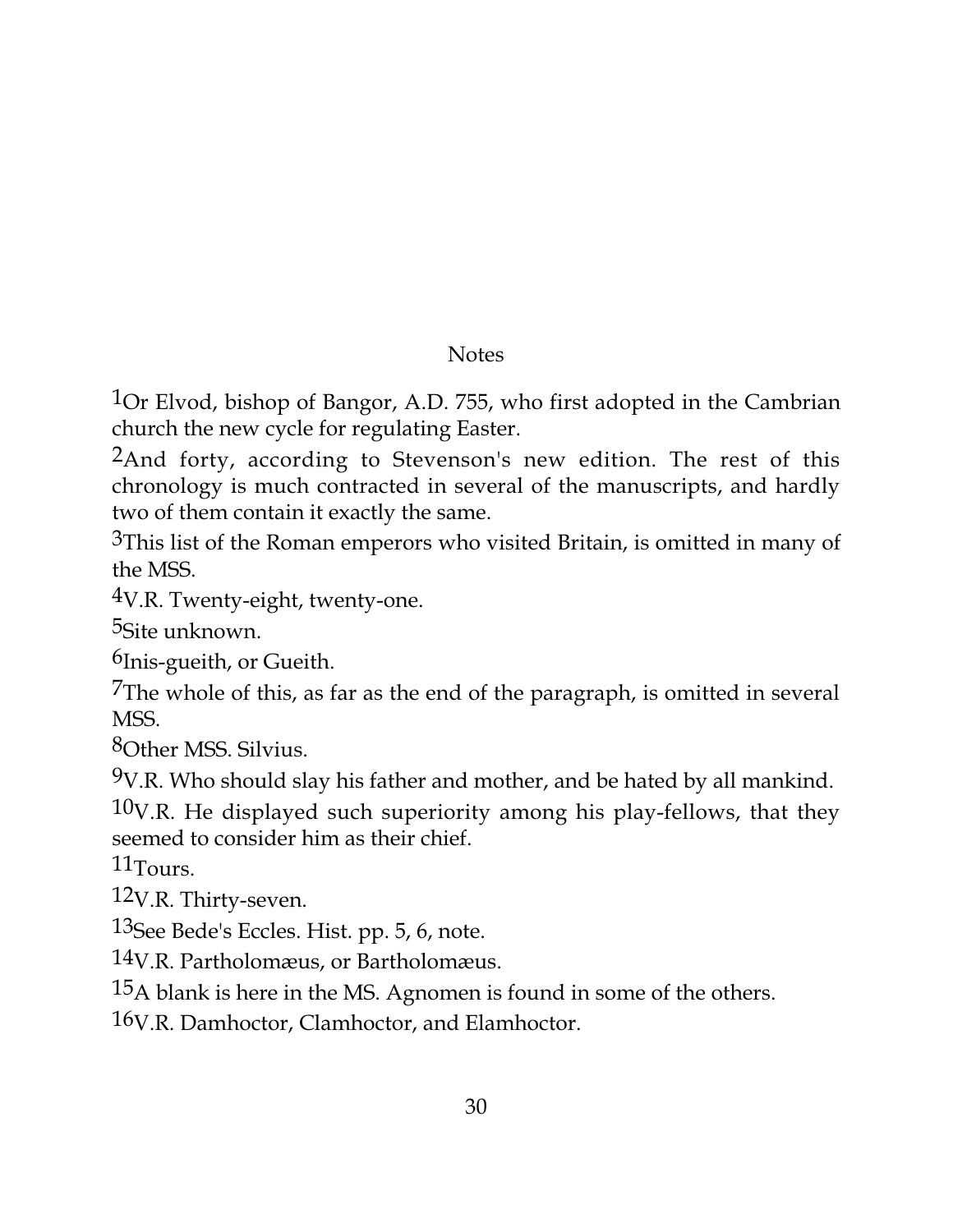17V.R. Liethan, Bethan, Vethan.

18St. David's.

19Guiher, probably the Welsh district Gower. Cetgueli is Caer Kidwelly, in Carmarthenshire.

20North-western part of Antrim in Ulster.

21V.R. Columba.

22Some MSS. add, the beginning of the calculation is 23 cycles of 19 years from the incarnation of our Lord to the arrival of St. Patrick in Ireland, and they make 438 years. And from the arrival of St. Patrick to the cycle of 19 years in which we live are 22 cycles, which make 421 years.

23This proves the tradition of Brutus to be older than Geoffrey or Tyssilio, unless these notices of Brutus have been interpolated in the original work of Nennius.

<sup>24</sup>This genealogy is different in almost all the MSS.

25Some MSS. add, I will now return to the point from which I made this digression.

<sup>26</sup>There is some corruption or defect in the original. See Geoffrey of Monmouth, bk. iv. c. 3.

27V.R. Cassibelanus.

 $28$ V.R. Eucharistus. A marginal note in the Arundel MS. adds, "He is wrong, because the first year of Evaristus was A.D. 79, whereas the first year of Eleutherius, whom he ought to have named, was A.D. 161." Usher says, that in one MS. of Nennius he found the name of Eleutherius. See Bede's Eccles. Hist. p. 10.

29V.R. Thirty-two.

 $30$ Or, the Wall. One MS. here adds, "The above-mentioned Severus constructed it of rude workmanship in length 132 miles; i.e. from Penguaul, which village is called in Scottish Cenail, in English Peneltun, to the mouth of the river Cluth and Cairpentaloch, where this wall terminates; but it was of no avail. The emperor Carausius afterwards rebuilt it, and fortified it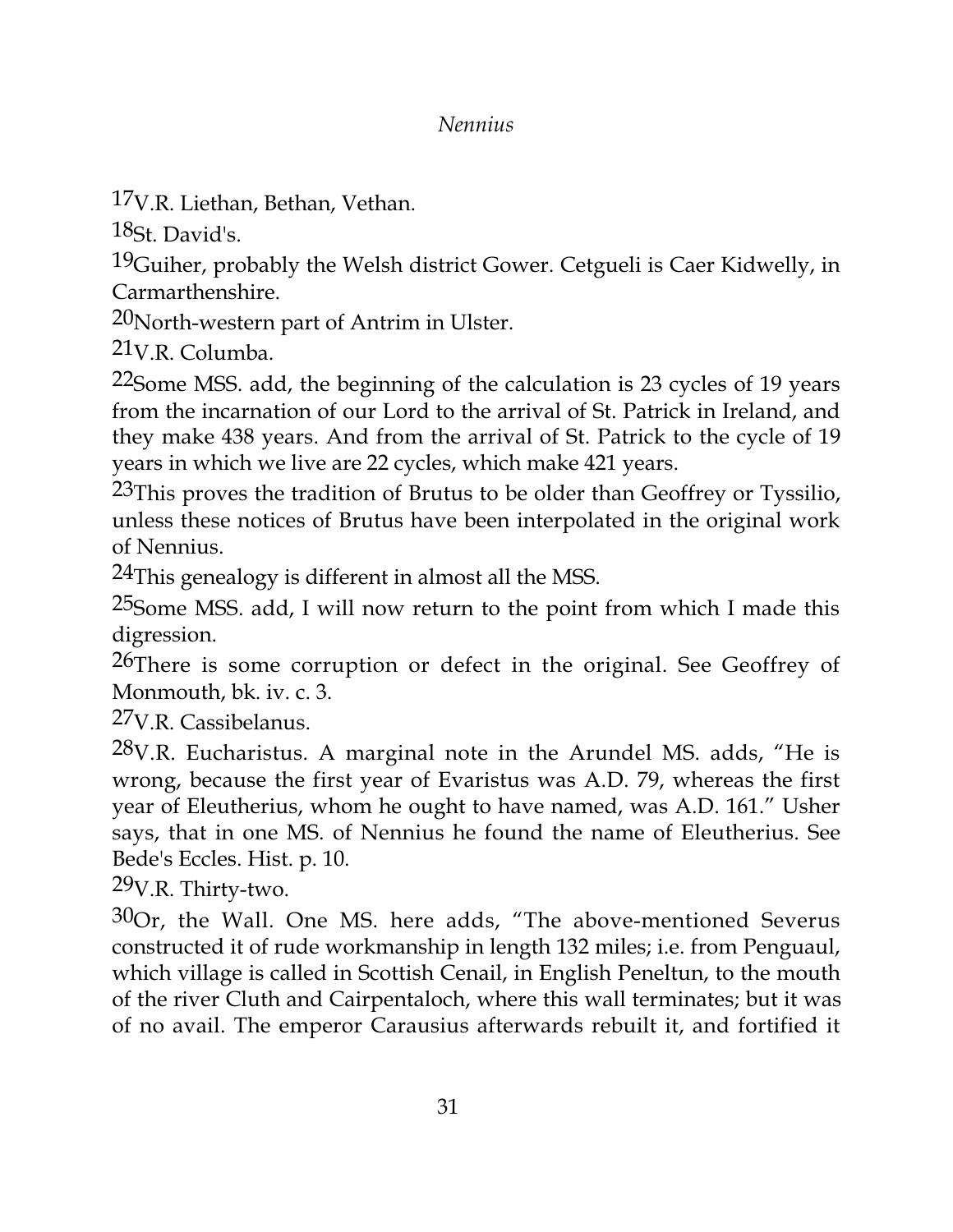with seven castles between the two mouths: he built also a round house of polished stones on the banks of the river Carun [Carron]: he likewise erected a triumphal arch, on which he inscribed his own name in memory of his victory.

 $31$ This passage is corrupt, the meaning is briefly given in the translation.

32V.R. Mirmantum, Mirmantun, Minmanto, Minimantone. The *Segontium* of Antoninus, situated on a small river named Seiont, near Carnarvon.

33This is an inaccuracy of Nennius; Maximus and Maximianus were one and the same person; or rather no such person as Maximianus ever reigned in Britain.

 $34$ Geoffrey of Monmouth gives the title of consul to several British generals who lived after this time. It is not unlikely that the town, name, and dignity, still lingered in the provinces after the Romans were gone, particularly as the cities of Britain maintained for a time a species of independence.

 $35$ This district, in modern language, extended from the great St. Bernard in Piedmont to Cantavic in Picardy, and from Picardy to the western coast of France.

36These words relate evidently to some cause of dispute between the Romans, Ambrosius, and Vortigern. Vortigern is said to have been sovereign of the Dimetæ, and Ambrosius son to the king of the Damnonii. The latter was half a Roman by descent, and naturally supported the Roman interest: the former was entirely a Briton, and as naturally seconded by the original Britons. See Whitaker's Manchester, b. ii. c. 2.

 $37V.R.$  not the God of gods, the Amen, the Lord of Hosts, but one of their idols which they worshipped.

38Sometimes called Ruoichin, Ruith-in, or "river island," separated from the rest of Kent and the mainland of Britain by the estuary of the Wantsum, which, though now a small brook, was formerly navigable for large vessels, and in Bede's time was three stadia broad, and fordable only at two places. See Bede's Eccles. Hist. p. 37, *note.*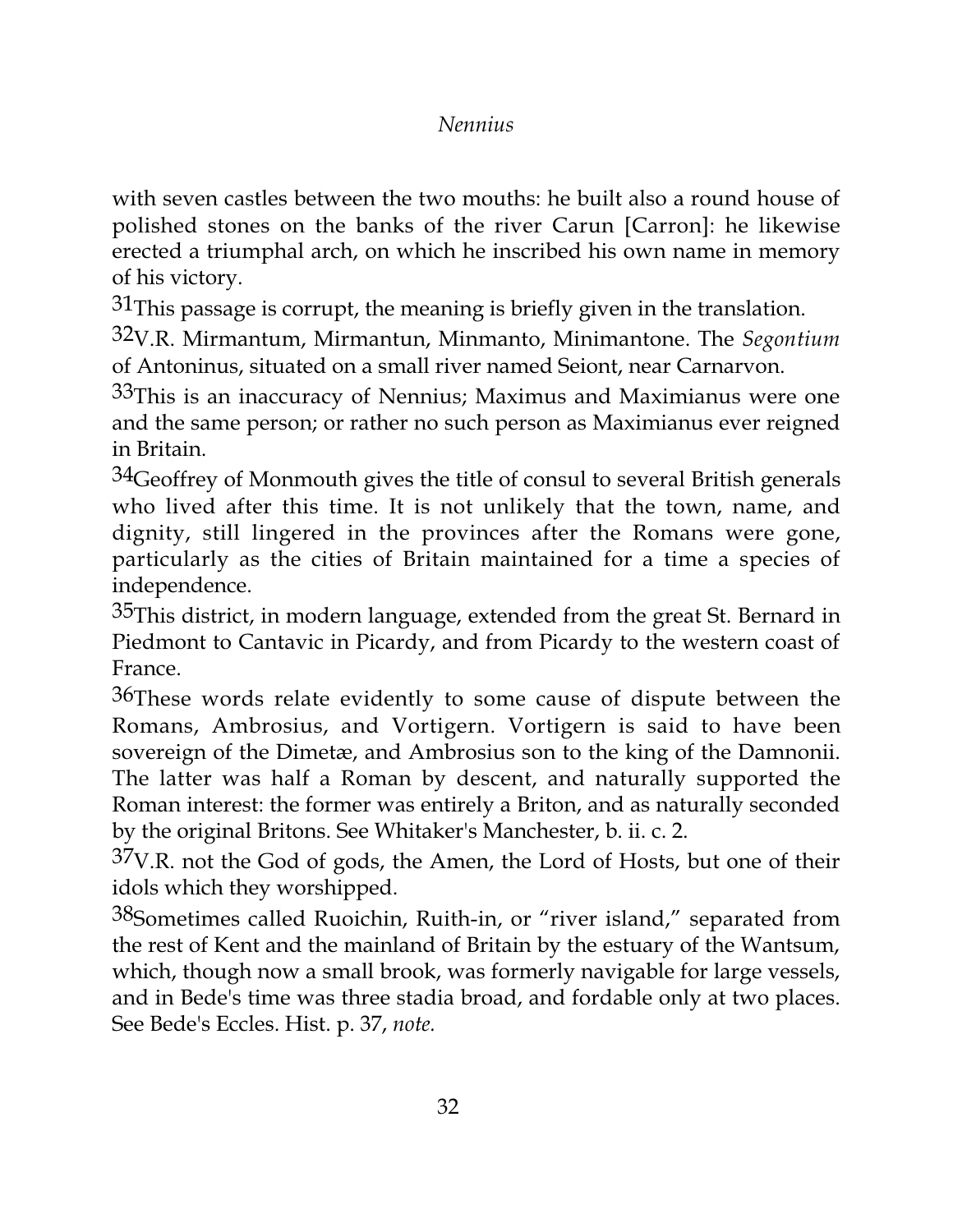39The rest of this sentence is omitted in some of the MSS.

40King of Powys. V.R. Benli in the district of Ial (in Derbyshire); in the district of Dalrieta; Belinus; Beluni; and Benty.

41Or Cadell Deyrnllug, prince of the Vale Royal and the upper part of Powys.

42V.R. Who had come with him from the island of Oghgul, Oehgul (or Tingle), Angul. According to Gunn, a small island in the duchy of Sleswick in Denmark, now called *Angel,* of which Flensburg is the metropolis. Hence the origin of the *Angles.*

43V.R. Gnoiram cono, Goiranegono, Guiracgono. Malmesbury, Gorongi; Camden, Guorong, supposed to mean governor, or viceroy.

44Antoninus's wall.

45Some MSS. add, "beyond the Frenesic, Fresicum (*or* Fresic) sea," i.e. which is between us and the Scotch. The sea between Scotland and Ireland. Camden translates it "beyond the Frith;" Langhorne says, "Solway Frith."

46V.R. "Immodest" is omitted in some MSS.

47V.R. You shall find a fortified city in which you may defend yourself.

48V.R. Guined, Guoienet, Guenez, North Wales.

49V.R. Heremi, Heriri, or Eryri, signifying eagle rocks, the mountains of Snowdon, in Carnarvonshire. The spot alluded to is supposed to be Dinas Emrys, or the fortress of Ambrosius.

50V.R. Elleti, Electi, Gleti. Supposed to be Bassalig in Monmouthshire.

51The district between the Usk and Rumney, in Monmouthshire.

 $52$ An ancient scholiast adds, "He then built Guasmoric, near Lugubalia [Carlisle], a city which in English is called Palmecaster." Some difference of opinion exists among antiquaries respecting the site of Vortigern's castle or city. Usher places it at *Gwent,* Monmouthshire, which name, he ways, was taken from Caer Went, near Chepstow. This appears to agree with Geoffrey's account, bk. viii, c. 2. See Usher's Britan. Eccles. cap. v. p.23. According to others, supposed to be the city from the ruins of which arose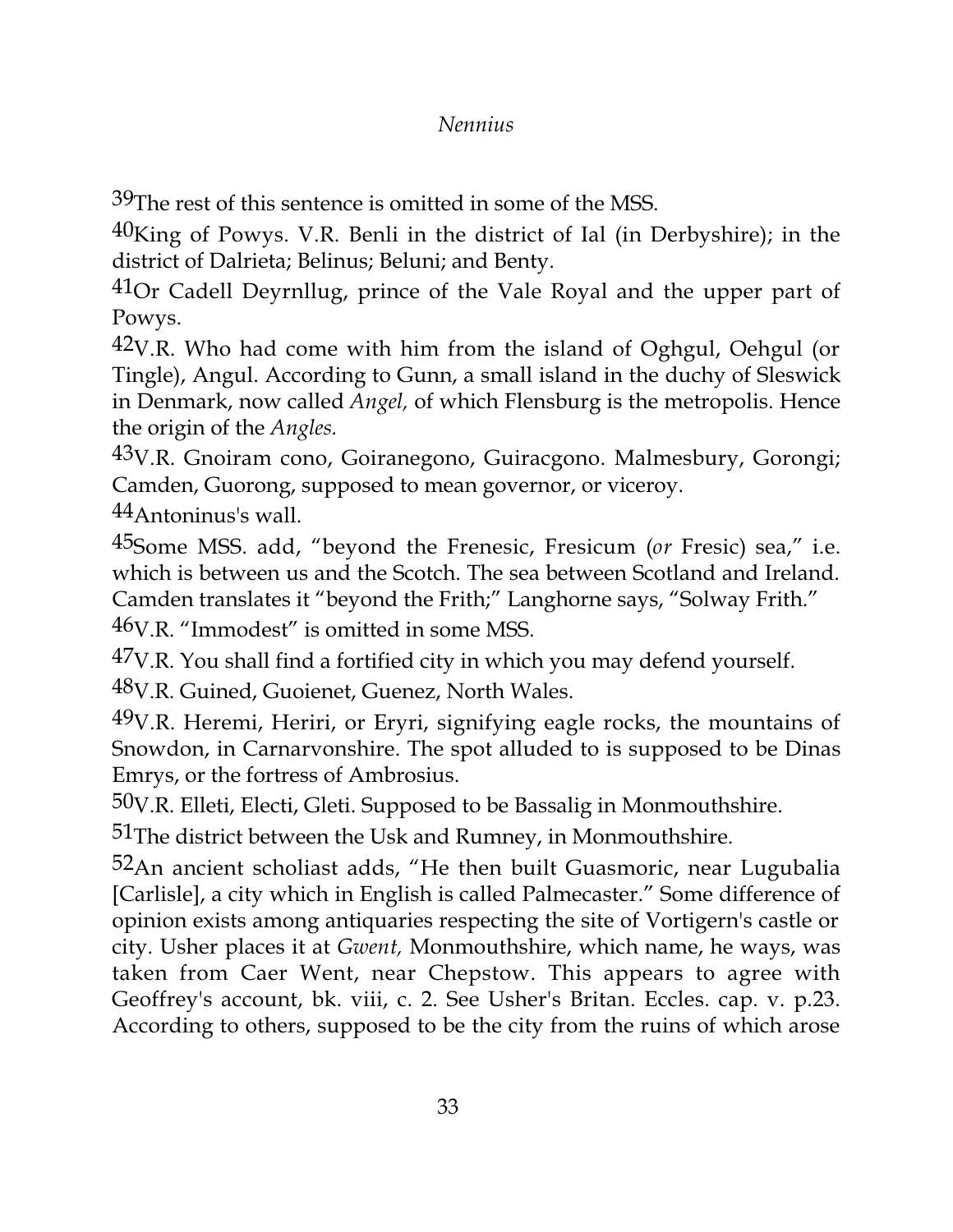the castle of Gurthrenion, in Radnorshire, Camden's Britannia, p.479. Whitaker, however, says that Cair Guorthegirn was the Maridunum of the Romans, and the present Caermarthen. (Hist. of Manchester, book ii. c. 1.) See also Nennius, sec.47.

53Some MSS. here add, "This Vortimer, the son of Vortigern, in a synod held at Guartherniaun, after the wicked king, on account of the incest committed with his daughter, fled from the face of Germanus and the British clergy, would not consent to his father's wickedness; but returning to St. Germanus, and falling down at his feet, he sued for pardon; and in atonement for the calumny brought upon Germanus by his father and sister, gave him the land, in which the forementioned bishop had endured such abuse, to be his for ever. Whence, in memory of St. Germanus, it received the name Guarenniaun (Guartherniaun, Gurthrenion, Gwarth Ennian) which signifies, *a calumny justly retorted,* since, when he thought to reproach the bishop, he covered himself with reproach."

54 According to Langhorne, Epsford was afterwards called, in the British tongue, *Saessenaeg habail,* or `the slaughter of the Saxons.' See note at p. 188.

 $55V.R.$  "The stone of Titulus, thought to be Stone in Kent, or Larger-stone in Suffolk. The very remarkable monument, called Kit Cotty's house, is traditionally supposed to mark the grave of Catigern.

56Rapin says he was buried at Lincoln; Geoffrey, at London.

 $57V.R.$  Of his wife, and no one was able manfully to drive them off because they had occupied Britain not from their own valour, but by God's permission.

58The VV. RR. of this section are too numerous to be inserted.

59A district of Radnorshire, forming the present hundred of Rhaiadr.

60V.R. This paragraph is omitted in the MSS.

61The Tobias of Ptolemy

62In the northern part of the present counties of Radnor and Brecknock.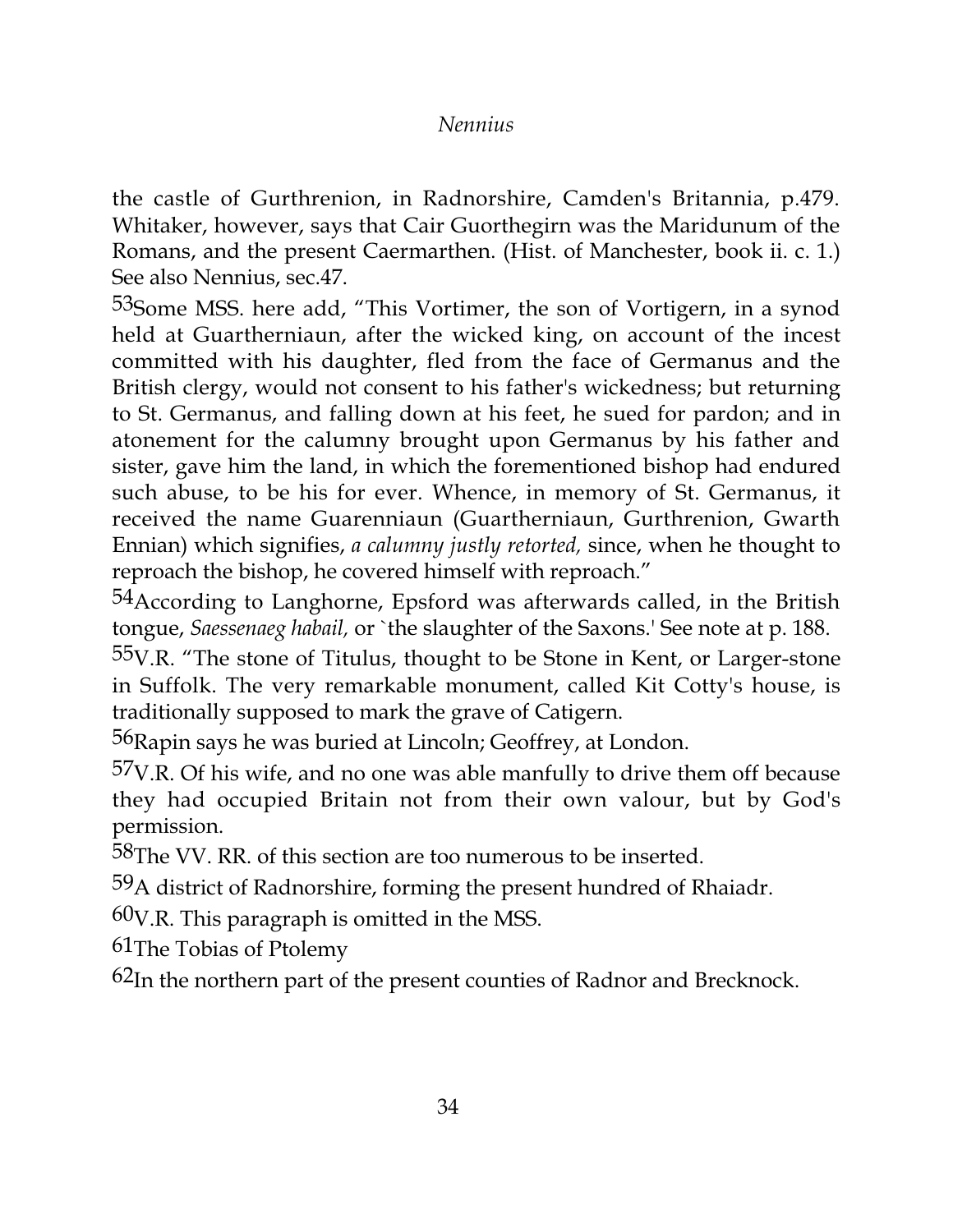$63V.R.$  The MSS. add, `and he had one daughter, who was the mother of St. Faustus.'

64Fernvail, or Farinmail, appears to have been king of Gwent or Monmouth.

65V.R. `Two provinces, Builth and Guorthegirnaim.'

66V.R. All this to the word 'Amen,' in other MSS. is placed after the legend of St. Patrick.

<sup>67</sup>Supposed by some to be the Glem, in Lincolnshire; but most probably the Glen, in the northern part of Northumberland.

 $68$ Or Dubglas. The little river Dunglas, which formed the southern boundary of Lothian. Whitaker says, the river Duglas, in Lancashire, near Wigan.

 $69$ Not a river, but an isolated rock in the Frith of Forth, near the town of North Berwick, called "The Bass." Some think it is the river Lusas, in Hampshire.

 $70$ The Caledonian forest; or the forest of Englewood, extending from Penrith to Carlisle.

71Variously supposed to be in Cornwall, or Binchester in Durham, but most probably the Roman station of Garionenum, near Yarmouth, in Norfolk.

72V.R. The image of the cross of Christ, and of the perpetual virgin St. Mary.

73V.R. For Arthur proceeded to Jerusalem, and there made a cross to the size of the Saviour's cross, and there it was consecrated, and for three successive days he fasted, watched, and prayed, before the Lord's cross, that the Lord would give him the victory, by this sign, over the heathen; which also took place, and he took with him the image of St. Mary, the fragments of which are still preserved in great veneration at Wedale, in English Wodale, in Latin *Vallis-doloris.* Wodale is a village in the province of Lodonesia, but now of the jurisdiction of the bishop of St. Andrew's, of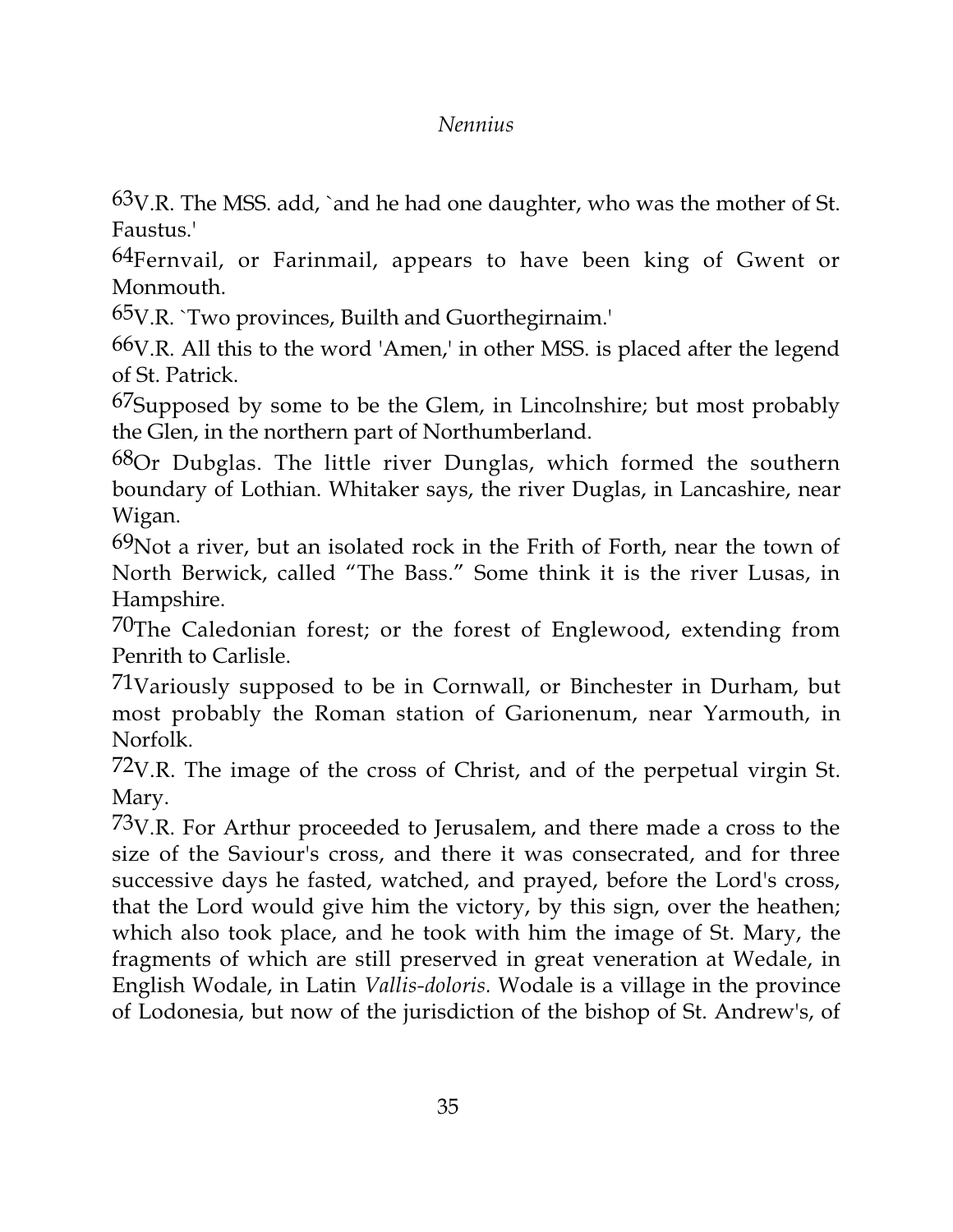Scotland, six miles on the west of that heretofore noble and eminent monastery of Meilros.

74Exeter.

75Or Ribroit, the Brue, in Somersetshire; or the Ribble, in Lancashire.

76Or Agned Cathregonion, Cadbury, in Somersetshire; or Edinburgh.

77Bath.

78At Fordun, in the district of Mearns, in Scotland—*Usher.*

79V.R. Germanus "sent the elder Segerus with him to a wonderful man, the holy bishop Amathearex." Another MS. "Sent the elder Segerus, a bishop, with him to Amatheorex."

80V.R. "Received the episcopal degree from the holy bishop Amatheorex." Another MS. "Received the episcopal degree from Matheorex and the holy bishop."

81<sub>King</sub> of Connaught.

82A mountain in the west of Connaught, county of Mayo, now called Croagh-Patrick.

 $83V.R.$  that no Irishman may be alive on the day of judgment, because they will be destroyed seven years before in honour of St. Patrick.

84V.R. Fifteen.

85V.R. By the holy bishop Amatheus.

86 Here ends the Vatican MS. collated by Mr. Gunn.

87These titles are not part of the original work, but added in the MSS. by a later hand.

88Guercha is a distortion of the name of Uffa, or Wuffa, arising in the first instance from the pronunciation of the British writer; and in the next place from the error of the transcriber—*Palgrave.*

89Or Wibba.

90V.R. Conquered.

91Hatfield, in the West Riding of Yorkshire. See Bede's Eccles. Hist., p. 106.